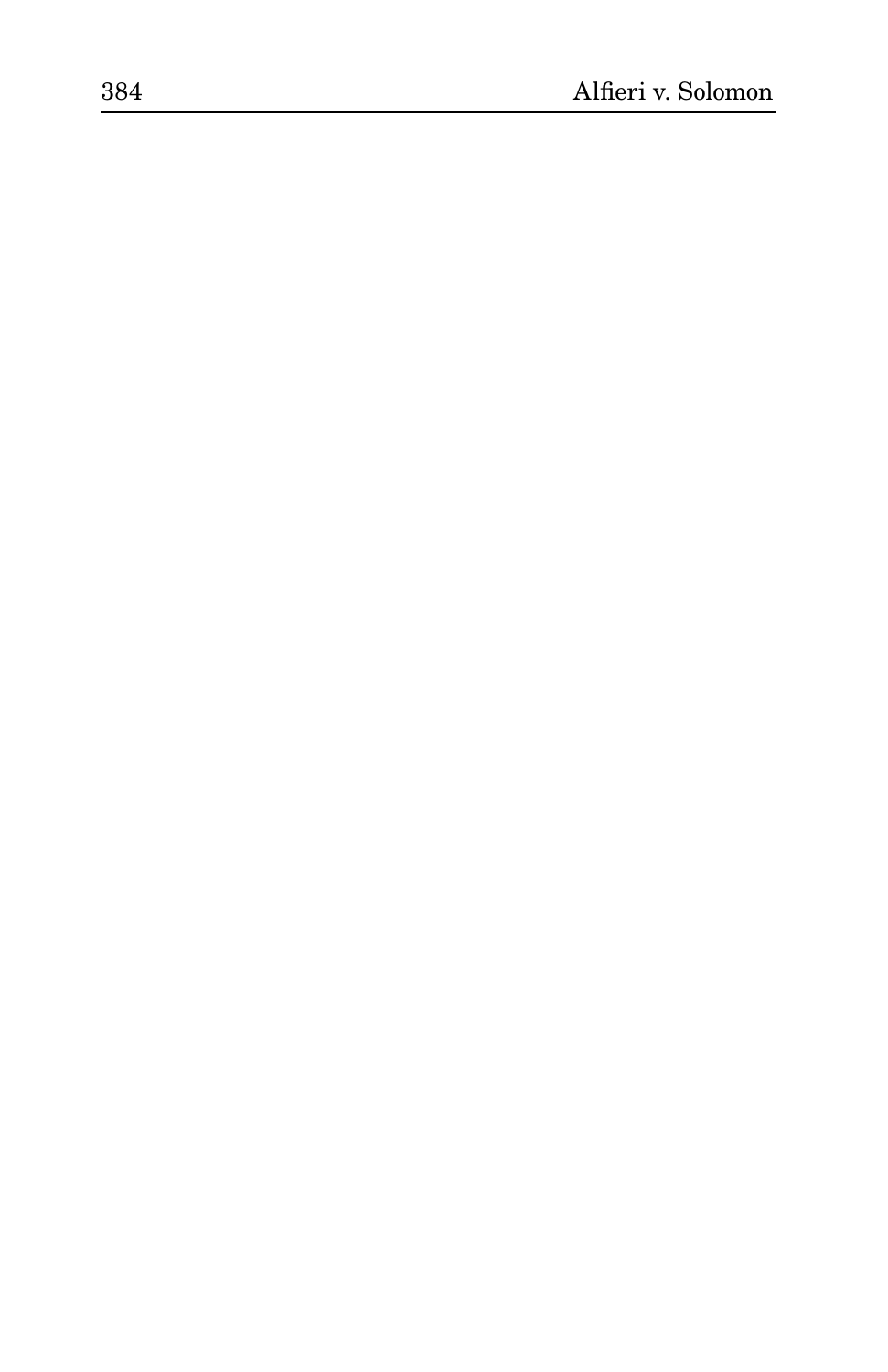#### **BALMER, C. J.**

The issue presented in this case is one of first impression: to what extent do the confidentiality provisions of Oregon's mediation statutes, ORS 36.100 to 36.238, prevent a client from offering evidence of communications made by his attorney and others in a subsequent malpractice action against that attorney? The trial court granted defendant's ORCP 21 E motion to strike certain allegations in plaintiff's complaint and then dismissed the complaint with prejudice under ORCP 21 A(8) for failure to state a claim. The Court of Appeals affirmed in part and reversed in part, holding that ORS 36.220 and 36.222 barred some, but not all, of plaintiff's allegations, and that the trial court erred in dismissing the complaint with prejudice before a responsive pleading had been filed. *[Alfieri v. Solomon](http://www.publications.ojd.state.or.us/docs/A152391.pdf)*, 263 Or App 492, 329 P3d 26 (2014). We agree that ORS 36.220 and 36.222 limit the subsequent disclosure of mediation settlement terms and certain communications that occur in the course of or in connection with mediation. We disagree, however, as to the scope of communications that are confidential under those statutes. We also disagree with the Court of Appeals as to whether the trial court erred in dismissing plaintiff's complaint with prejudice because no responsive pleading had been filed. For the reasons set out below, we affirm in part and reverse in part the decision of the Court of Appeals and remand to the circuit court for further proceedings.

## I. BACKGROUND

We state the facts, accepting as true all wellpleaded allegations in the complaint and drawing all reasonable inferences in plaintiff's favor. *[Bailey v. Lewis Farm,](http://www.publications.ojd.state.or.us/docs/S53916.htm)  [Inc.](http://www.publications.ojd.state.or.us/docs/S53916.htm)*, 343 Or 276, 278, 171 P3d 336, 337 (2007). Plaintiff retained defendant, an attorney specializing in employment law, to pursue discrimination and retaliation claims against plaintiff's former employer. In the course of that representation, defendant filed administrative complaints with the Oregon Bureau of Labor and Industries and thereafter a civil action against the former employer for damages on plaintiff's behalf. After limited discovery, plaintiff, represented by defendant, and plaintiff's former employer entered into mediation under the terms and conditions set forth in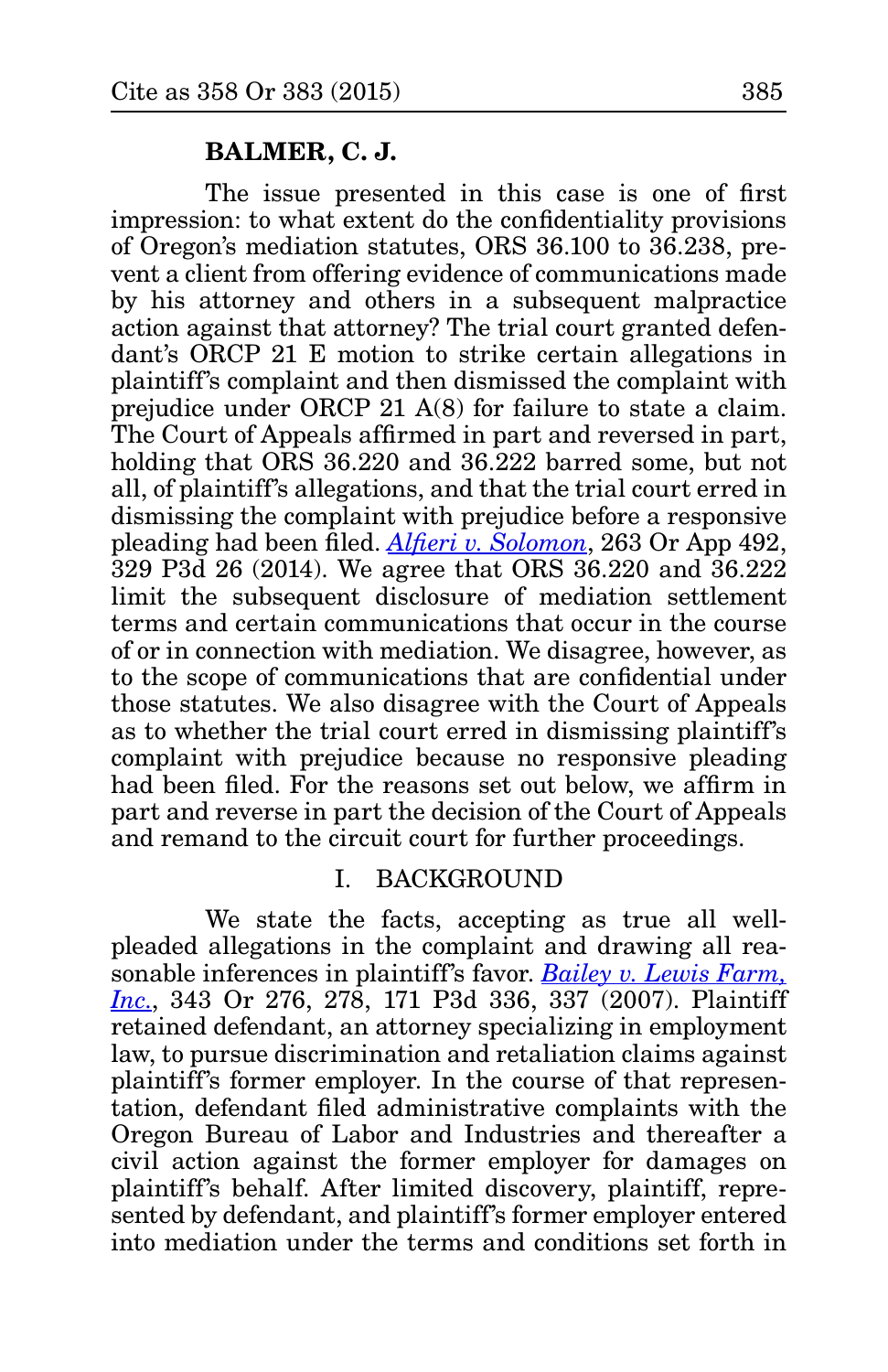ORS 36.185 to 36.210. Before meeting with the mediator and plaintiff's former employer, defendant advised plaintiff about the potential value of his claims and the amount for which he might settle the lawsuit. Plaintiff and his former employer, along with their respective lawyers and the mediator, attended a joint mediation session and attempted to resolve the dispute. However, no resolution was reached. After the session ended, the mediator proposed a settlement package to the parties. In the weeks that followed, defendant provided advice to plaintiff about the proposed settlement. At defendant's urging, plaintiff accepted the proposed terms and signed a settlement agreement with his former employer. One of the terms to which plaintiff agreed was that the settlement agreement would be confidential. After the parties signed the agreement, defendant continued to counsel plaintiff and provide legal advice regarding the settlement.

Some months after the mediation ended, plaintiff concluded that defendant's legal representation had been deficient and negatively affected the outcome of his case. Plaintiff sued defendant for legal malpractice, alleging that defendant had been negligent and had breached his fiduciary duty to plaintiff through his work both on the underlying civil action and the mediation. Plaintiff asserted that had defendant properly and completely pleaded his claims and reasonably prepared for trial he would have received a favorable jury verdict and been awarded substantially more monetary relief than he obtained by settlement. To assert those claims, plaintiff pleaded facts that disclosed certain terms of the confidential settlement agreement and that pertained to communications made by various persons involved in the mediation process.

Specifically, plaintiff's allegations disclosed facts about the mediator's settlement proposal to the parties, defendant's conduct during the mediation, and private attorney-client discussions between plaintiff and defendant regarding the mediation. Those private attorney-client discussions—which occurred outside the mediation session and without the involvement of either the mediator or plaintiff's former employer—concerned the valuation and strength of plaintiff's claims, whether plaintiff was obligated to accept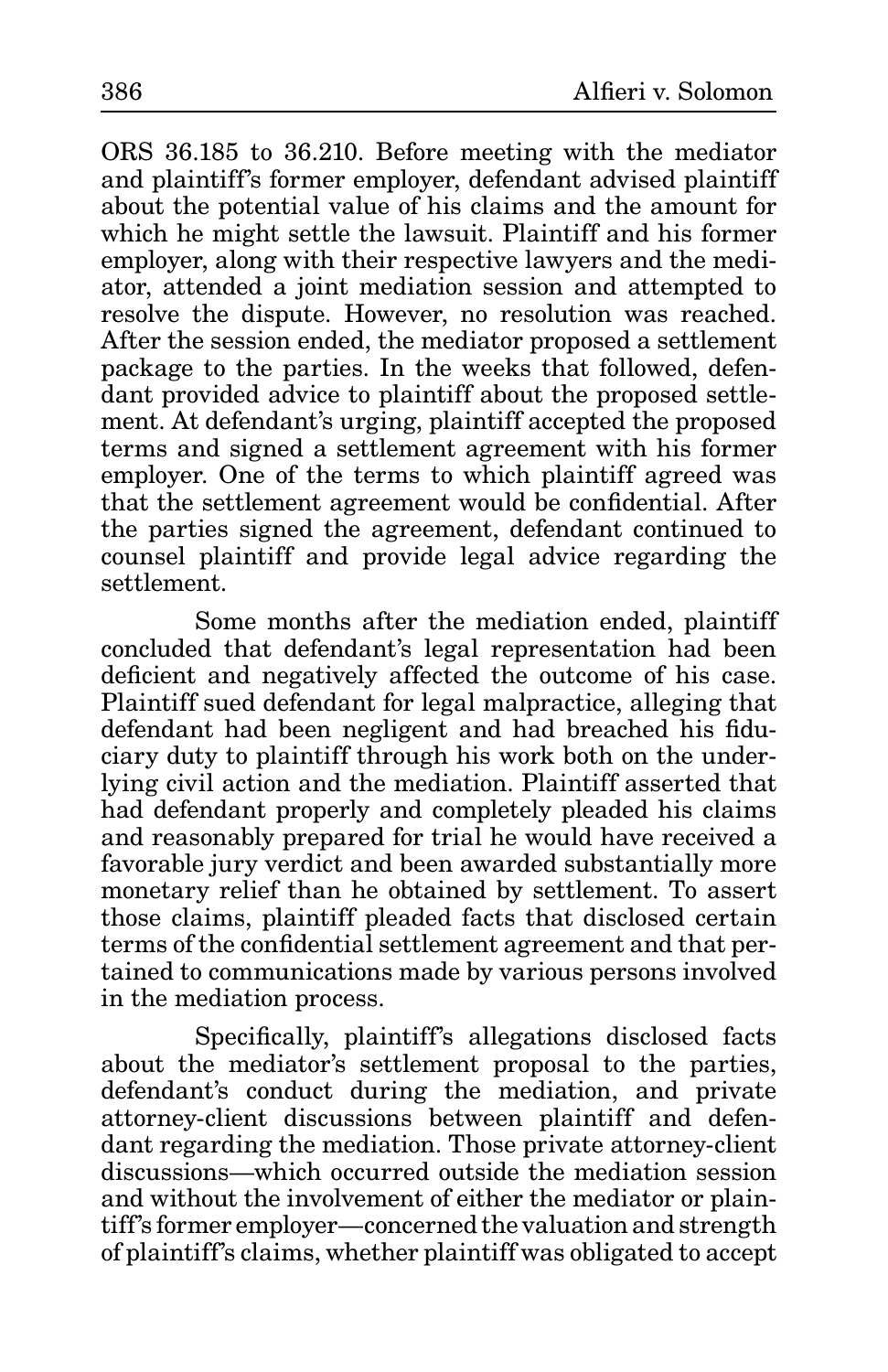the mediator's proposal and sign the settlement agreement, and whether the agreement was enforceable. Although some of those discussions took place before or while the mediation was still in progress, others occurred when plaintiff signed the settlement agreement or thereafter.

Defendant responded by moving to strike many of the allegations in plaintiff's complaint, arguing that they contained material that was confidential and inadmissible under two provisions of Oregon's mediation statute, ORS 36.220 and ORS 36.222. ORS 36.220 provides in part: "Mediation communications are confidential and may not be disclosed to any other person" and "parties to a mediation may agree that all or part of the terms of a mediation agreement are confidential." ORS 36.220(1)(a), (2)(b).1 To the extent that a mediation agreement or communication is confidential under ORS 36.220, it is "not admissible as evidence in any subsequent adjudicatory proceeding, and may not be disclosed by the parties or the mediator in any subsequent adjudicatory proceeding." ORS 36.222(1).

The mediation statute contains definitional provisions that describe the scope of what falls within those confidentiality and admissibility restrictions. "Mediation" is defined as:

"[A] process in which a mediator assists and facilitates two or more parties to a controversy in reaching a mutually acceptable resolution of the controversy and includes all contacts between a mediator and any party or agent of a party, until such time as a resolution is agreed to by the parties or the mediation process is terminated."

ORS 36.110(5). A "'Mediation agreement' means an agreement arising out of a mediation, including any term or condition of the agreement." ORS 36.110(6). "'Mediation communications' means: (a) All communications that are made, in the course of or in connection with a mediation, to a mediator, a mediation program or a party to, or any

<sup>&</sup>lt;sup>1</sup> Unlike mediation communications, which are confidential under the statute, the terms of a mediation agreement are not confidential unless the parties expressly agree to make them so. *See* ORS  $36.220(2)(a)$  (terms of mediation agreements not confidential); ORS 36.220(2)(b) (parties may agree to make all or part of mediation agreement confidential).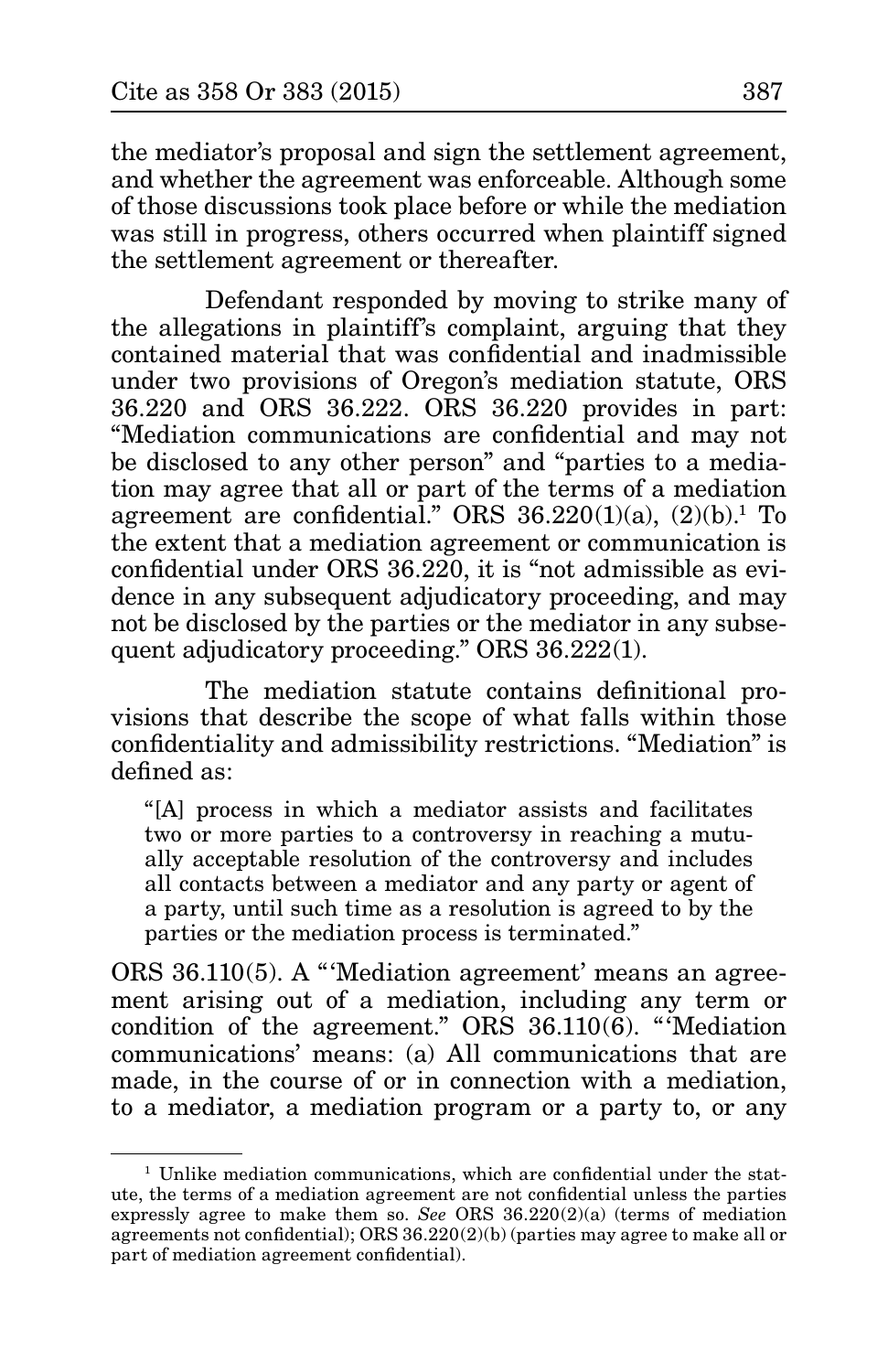other person present at, the mediation proceedings." ORS  $36.110(7)(a).<sup>2</sup>$ 

The trial court granted defendant's motion to strike, in part, and struck substantial portions of plaintiff's complaint. In addition to striking allegations that disclosed the settlement amount and other confidential settlement terms, the trial court struck several allegations because they disclosed confidential mediation communications. Those allegations included that:

- The mediation was "largely unsuccessful because defendant substantially lowered his recommendation for settlement from amounts he told plaintiff before the mediation the lawsuit would likely settle for."
- Following the mediation session, the mediator suggested a particular settlement amount to the parties, and that "[o]ver the course of the next several days, plaintiff made several attempts to reject the proposed offer but defendant pressured plaintiff into eventually agreeing to the mediator's proposal."
- Defendant failed "to reasonably advocate for plaintiff in the mediation of the lawsuit" with plaintiff's former employer.
- Defendant recommended that plaintiff settle for the mediator's proposed amount.
- Defendant failed to advise plaintiff that the mediator's proposal "was not enforceable" because plaintiff's former employer "had not accepted it on time."
- Defendant had advised plaintiff "that he was bound" to the terms of the Agreement even though [plaintiff's former employer] failed to pay within the time required by the terms of the Agreement."

Defendant also filed a motion to dismiss plaintiff's complaint under ORCP 21 A(8) for failure to state ultimate

 $2$  The second paragraph of the statute, ORS 36.110(7)(b) adds to the definition of "mediation communications" certain written materials, including "memoranda, work products, documents and other materials" created in the course of or in connection with mediation. That paragraph is not at issue in this case.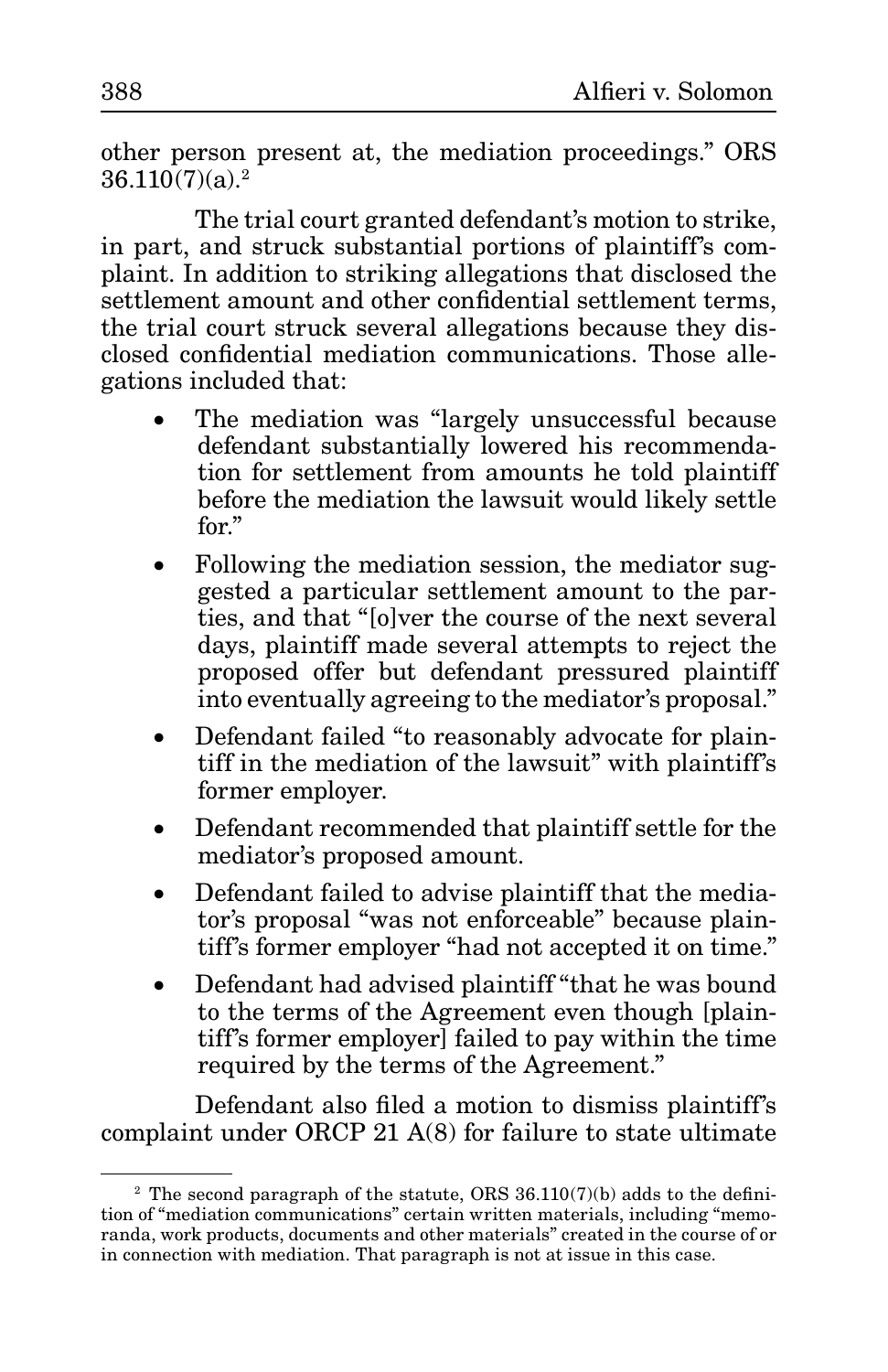facts sufficient to state a claim for relief, on the basis that, in the absence of the allegations that defendant argued should be stricken, plaintiff had not alleged facts sufficient to establish his damages or that defendant caused those damages. After granting defendant's motion to strike, the trial court also granted the motion to dismiss and dismissed the complaint with prejudice.

Plaintiff appealed, and the Court of Appeals, as noted, affirmed in part and reversed in part. The Court of Appeals concluded that the trial court did not err in striking those allegations that disclosed the terms of the settlement agreement and the allegation that described the mediator's settlement proposal to the parties. With respect to the other allegations that referred to mediation-related communications, the Court of Appeals distinguished between those communications that took place while the mediation process was still underway and those that occurred after the settlement agreement was signed.

Looking to the text of the mediation statute and interpreting the definitional terms in ORS 36.110, the court agreed that discussions between plaintiff and defendant that occurred in preparation for, during, and after the mediation conference—but before the signing of the settlement agreement—were "mediation communications" made "in the course of or in connection with" the mediation "process." The court concluded that this was true even for attorneyclient communications exchanged privately outside of mediation proceedings and without the participation of either the mediator or plaintiff's former employer. The court concluded that communications that occurred post-signing, however, were not "mediation communications" because the mediation had already ended and that the trial court had erred in striking the allegations referring to those.

Finally, the Court of Appeals concluded that it was error for the trial court to dismiss the complaint with prejudice because, under ORCP 23 A, a plaintiff is entitled to amend a complaint once as a matter of right before a responsive pleading is filed and it was conceivable that plaintiff could still allege and prove his claims. We granted plaintiff's petition for review.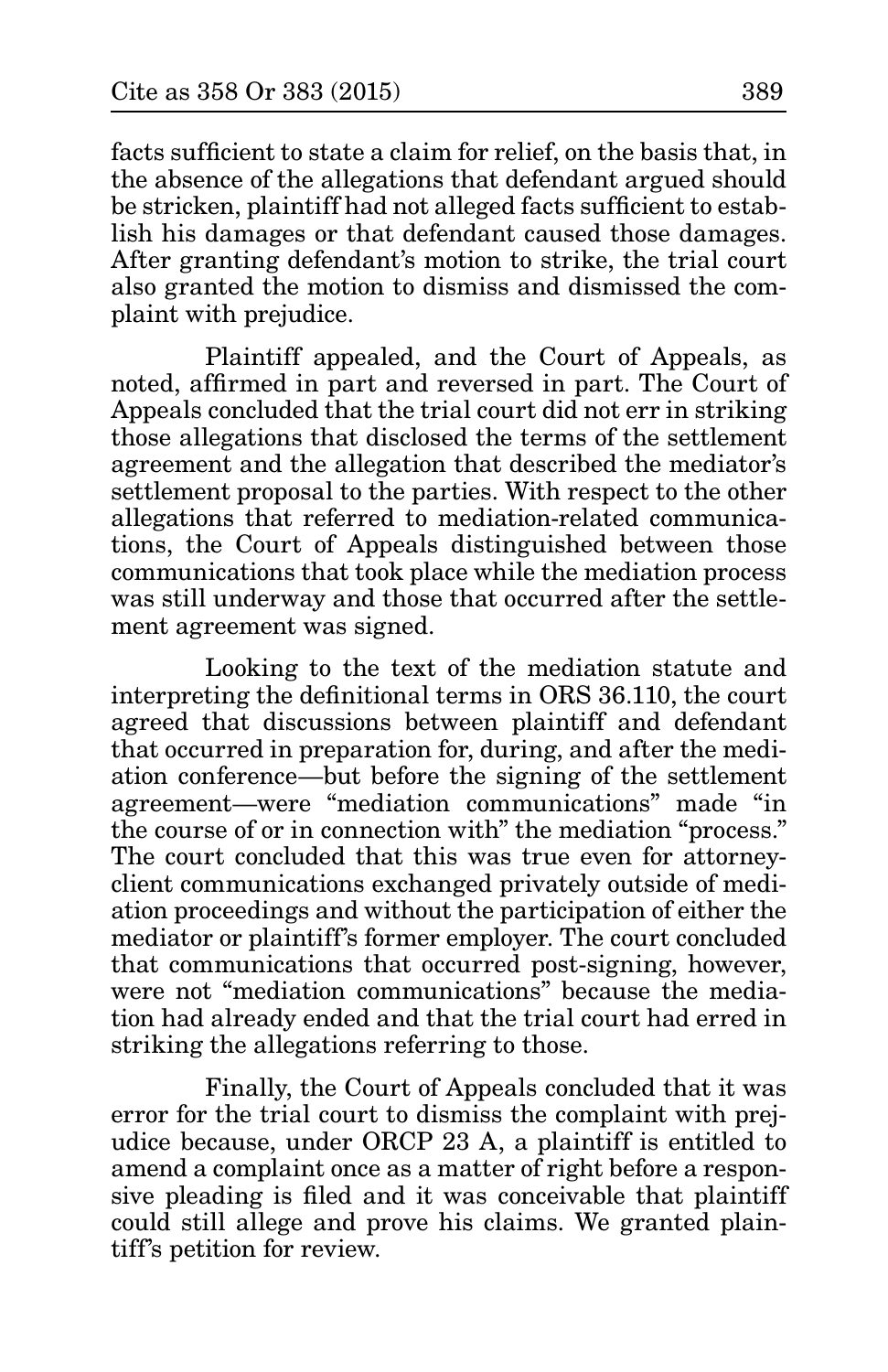On review, plaintiff argues that the Court of Appeals erred in its reading of ORS 36.220 and 36.222. Plaintiff acknowledges that he agreed with his former employer to make the settlement agreement confidential. Instead, plaintiff focuses on the applicability of those statutory provisions to subsequent attorney malpractice actions and to private attorney-client discussions that occur outside of mediation proceedings. Plaintiff argues that the allegations struck from his complaint did not contain "mediation communications" within the meaning of ORS 36.110(7)(a) because the communications described were not part of the "mediation," in that they did not involve assistance or facilitation by a mediator. Plaintiff further argues that mediation confidentiality is a privilege that belongs to the mediating parties and that the legislature did not intend for attorneys who represent mediating parties to invoke the benefit of that protection. Finally, plaintiff argues that allowing attorneys to use mediation confidentiality as a shield against malpractice claims is inconsistent with the express purpose of mediation confidentiality and contrary to public policy. Allowing such a rule, plaintiff contends, would lead to the unreasonable result of protecting lawyers who engage in unethical and even criminal—conduct in the course of mediation from investigation and prosecution.

Defendant responds that, properly construed, "mediation communications" include all communications that are made to a party or its agent that support, aid, or facilitate the resolution of a dispute with the aid of a mediator until that effort finally and definitively ends. Defendant asserts that this includes all communications between a mediating party and that party's attorney in the mediation. Defendant further asserts that, as a lawyer representing a party to a mediation, he qualified as "any other person present at, the mediation proceedings," so that statements that plaintiff made to him concerning the mediation fall within the plain and ordinary meaning of ORS  $36.110(7)(a)$ . In addition, defendant notes that the legislature considered and provided for several exceptions to mediation confidentiality, but that none relate to a subsequent action by a party against that party's own lawyer for alleged malpractice in connection with the mediation. Defendant argues that the legislature's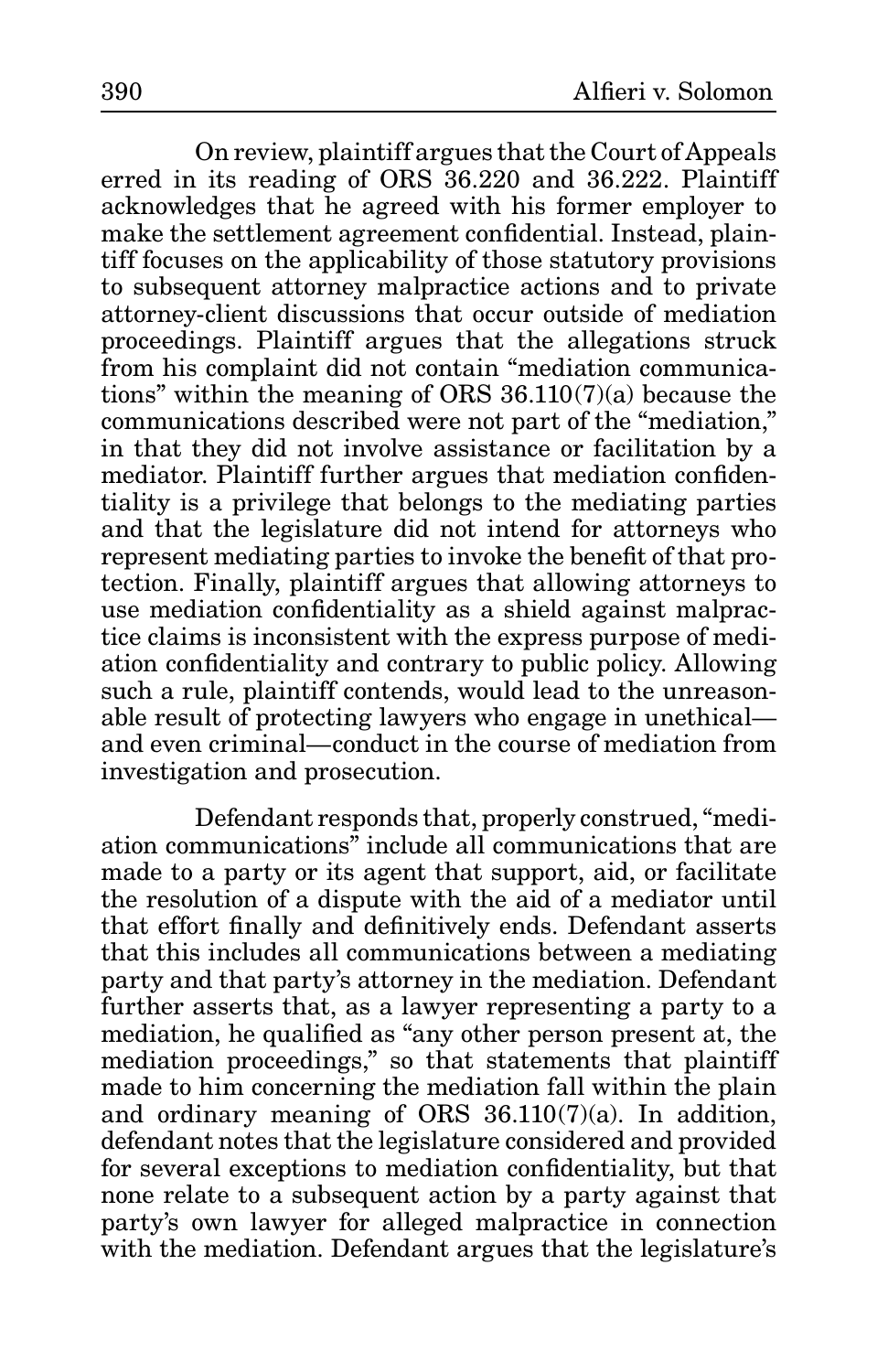failure to include such an exception in the mediation statute evinces a deliberate policy choice. Finally, defendant asks this court to reverse the Court of Appeals decision holding that the trial court erred in dismissing plaintiff's complaint with prejudice.

#### II. ANALYSIS

#### A*. Defendant's Motion to Strike*

The parties do not dispute the legal standards that apply to the trial court's disposition of plaintiff's motion to strike. A court may strike "any insufficient defense or any sham, frivolous, irrelevant, or redundant matter inserted in a pleading." ORCP 21  $E(2)$ . We generally review orders to strike for abuse of discretion. *See, e.g.*, *Lane County Escrow v. Smith, Coe*, 277 Or 273, 286, 560 P2d 608 (1977); *Cutsforth v. Kinzua Corp*., 267 Or 423, 428, 517 P2d 640 (1973).3 However, where a court's exercise of discretion turns on a legal question, such as the meaning of a statute, we review that determination as a matter of law. *See, e.g.*, *[State v. Sarich](http://www.publications.ojd.state.or.us/docs/S059928.pdf)*, 352 Or 601, 615, 291 P3d 647, 655 (2012) (when reviewing order of trial court for abuse of discretion, reviewing court must first determine whether, as a matter of law, trial court applied correct legal standard). Because the trial court's ruling on defendant's motion to strike, and its subsequent dismissal of the complaint, both turn on the interpretation of Oregon's mediation statute, ORS 36.100 to 36.238, we review those actions for legal error to determine whether the court applied the law correctly. *See, e.g.*, *[Pereira](http://www.publications.ojd.state.or.us/docs/A133677.htm)  [v. Thompson](http://www.publications.ojd.state.or.us/docs/A133677.htm)*, 230 Or App 640, 659, 217 P3d 236 (2009) (applying legal error standard to review of motion to strike where trial court's grant of motion turned on predicate legal question of whether allegations were actionable under claim for legal malpractice).

<sup>&</sup>lt;sup>3</sup> Although the Oregon Rules of Civil Procedure were first promulgated in 1978, the grounds for a motion to strike under ORCP 21 E were taken from the prior statutory scheme. *See* Council on Court Procedures, Rule 21 (comment), in *Legislative History Relating to Promulgation of Oregon Rules of Civil Procedure*, *Vol. 5*, 48, 51-52 (1979) (describing history of rule). *See also former* ORS 16.100 (1977), *repealed by* Or Laws 1979, ch 284, § 199 (setting out rule for when sham, frivolous, irrelevant or redundant material may be struck from pleadings). As such, our cases prior to 1978 on the standard of review for the grant of a motion to strike remain pertinent.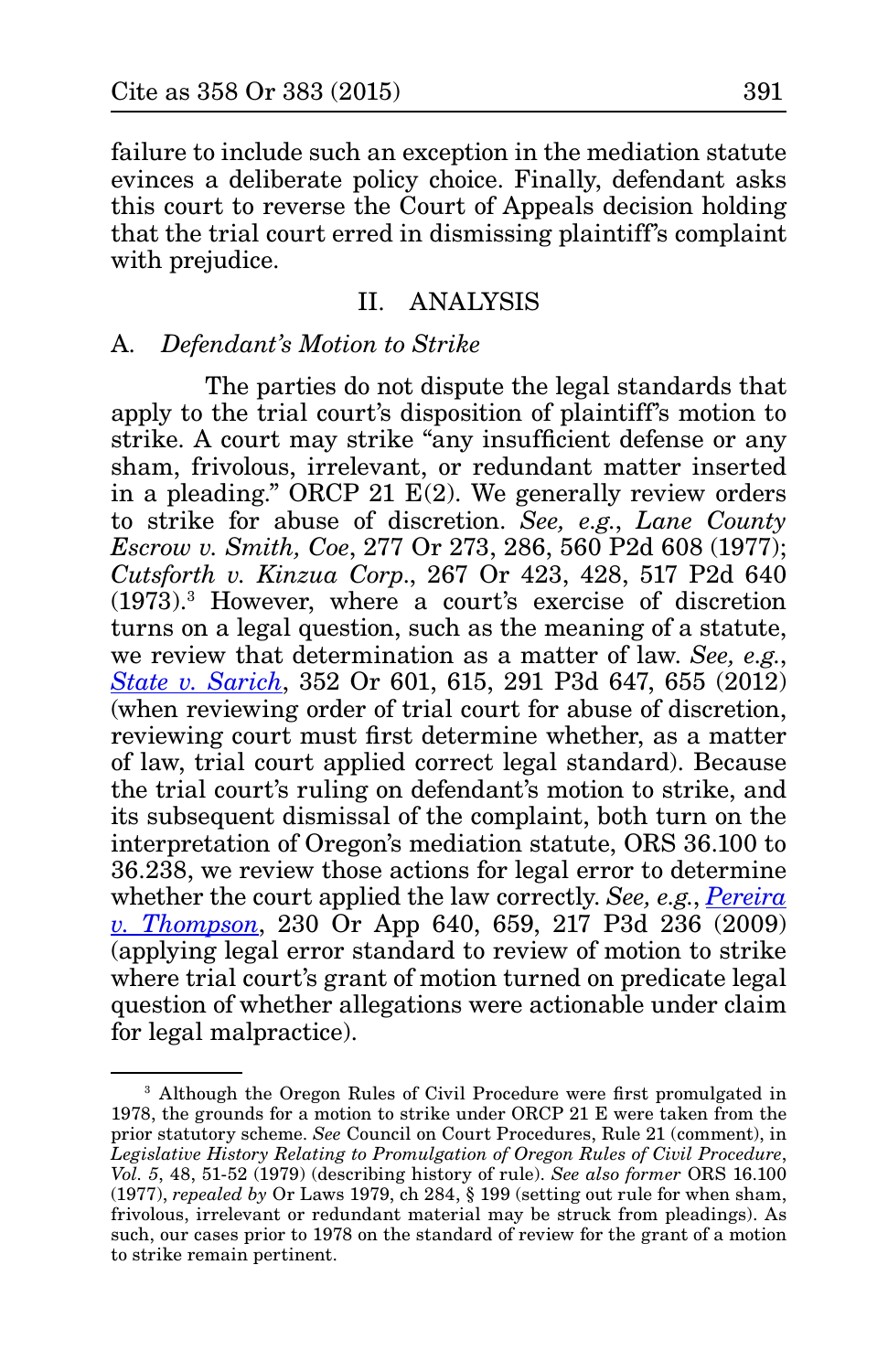The parties do not dispute that unless an exception to the statutory prohibition on disclosure applies, mediation communications that are confidential under ORS 36.220 and inadmissible under ORS 36.222 cannot form the basis of a legal claim and thus may be struck from a complaint pursuant to ORCP 21 E. Whether the trial court erred in ruling on the motion to strike, therefore, turns on whether the court correctly interpreted the term "mediation communications" as it applies in ORS 36.220 and ORS 36.222. We approach that question with the goal of determining the legislature's intent. *[State v. Gaines](http://www.publications.ojd.state.or.us/docs/S055031.htm),* 346 Or 160, 171, 206 P3d 1042 (2009). We look primarily to the statute's text, context, and legislative history, although we may look also to general rules of statutory construction as helpful. *Id.* at 171-72.

Because "there is no more persuasive evidence of the intent of the legislature than the words by which the legislature undertook to give expression to its wishes," we begin with the text of the statute. *Id.* at 171 (citations and internal quotation marks omitted). ORS 36.220 provides that "[m]ediation communications are confidential and may not be disclosed to any other person." ORS 36.220(1)(a). If a communication is confidential under ORS 36.220, it is inadmissible in "any subsequent adjudicatory proceeding." ORS 36.222(1). To determine whether the allegations that were struck from plaintiff's complaint fall within those provisions, we look to the definitions of the operative terms "mediation" and "mediation communications." Each is statutorily defined in ORS 36.110, and we examine each in turn below.

## 1. *The Definition of "Mediation"*

As previously noted, the term "mediation" refers to a particular scope of activity as defined by the mediation statute, which provides:

"'Mediation' means a process in which a mediator assists and facilitates two or more parties to a controversy in reaching a mutually acceptable resolution of the controversy and includes all contacts between a mediator and any party or agent of a party, until such time as the resolution is agreed to by the parties or the mediation process is terminated."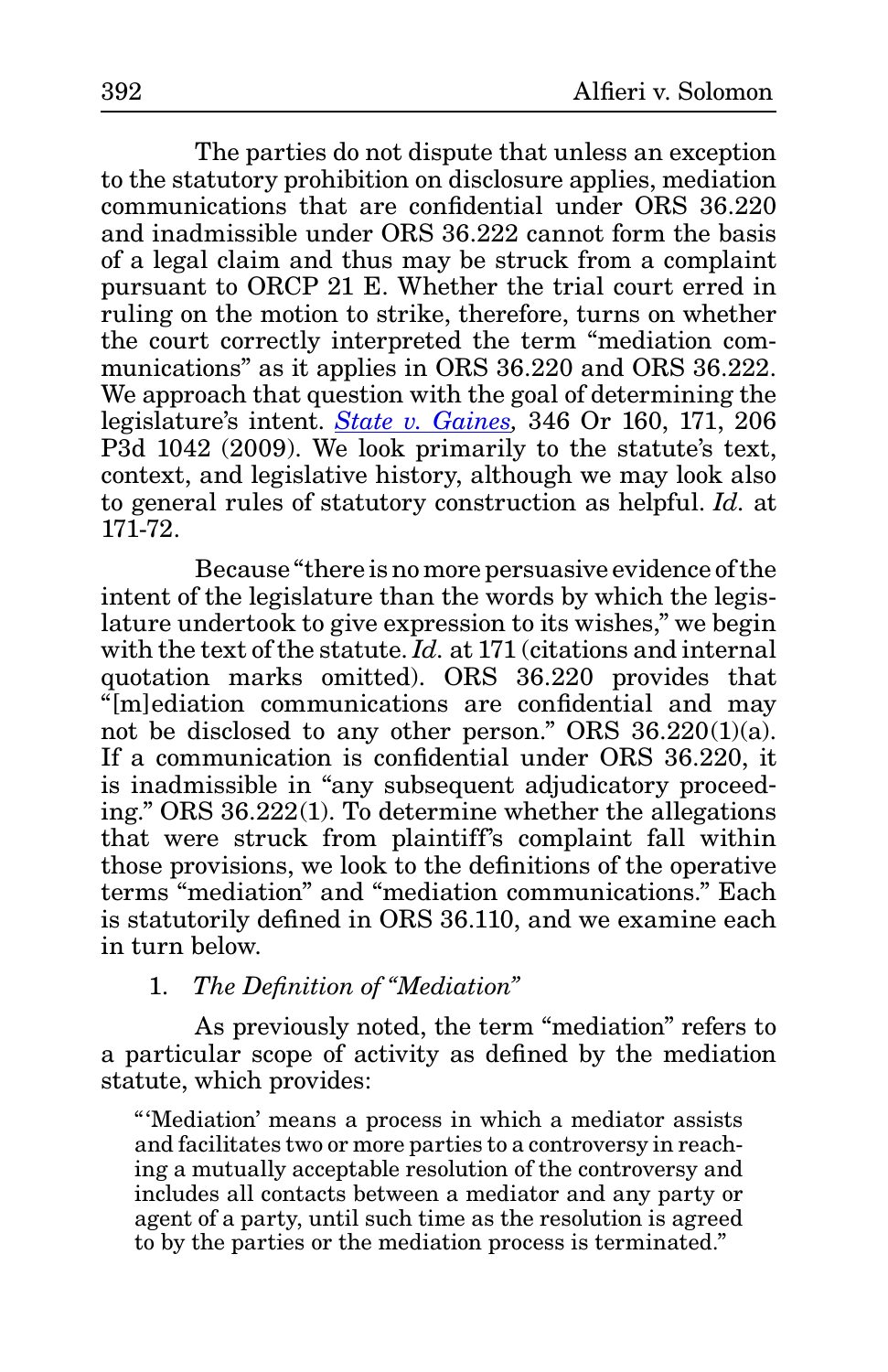ORS 36.110(5). The parties do not dispute that plaintiff and his former employer were engaged in "mediation" within the meaning of the statute, and that the settlement agreement that they signed resulted from that process. Plaintiff and defendant differ, however, in their view of what activity is properly considered part of that mediation. Plaintiff argues that "mediation" encompasses only the activity that occurs in the presence of the mediator. Defendant focuses on the statutory reference to a "process" and argues that "mediation" includes all activity that facilitates the resolution of the dispute, until the point at which a settlement agreement is signed or the mediation process is otherwise definitively ended. As discussed below, the text supports a narrower interpretation of "mediation" and, in turn, "mediation communications," than defendant's contention that all communications that are related to the "mediation process" are confidential, regardless of when and where they occur.

Looking to the text and context of ORS 36.110(5), we conclude that plaintiff has the better argument. It is a familiar rule that in construing statutes we should not simply consult dictionaries and interpret words in a vacuum. *[State v. Cloutier](http://www.publications.ojd.state.or.us/docs/S059039.pdf)*, 351 Or 68, 96, 261 P3d 1234 (2011). "Dictionaries, after all, do not tell us what words mean, only what words *can* mean, depending on their context and the particular manner in which they are used." *Id.* (emphasis in original). The term "process" is broad in connotation, indicating "the action of passing through continuing development from a beginning to a contemplated end" or "a particular method or system of doing something." *Webster's Third New Int'l Dictionary* 1808 (unabridged ed 2002). However, ORS 36.110(5) narrows that term by describing more specifically that "'[m]ediation' means a process *in which* a mediator assists and facilitates" the resolution of the parties' dispute. (Emphasis added.) The words "in which a mediator assists and facilitates" follow the noun "process" without being set off by commas. Those words therefore operate as a restrictive clause, limiting the frame of reference and therefore the meaning of the preceding noun. *See* Bryan Garner, *Garner's Dictionary of Legal Usage* 888-89 (3rd ed 2011) (describing rule on use of commas to indicate restrictive versus nonrestrictive clauses); *cf. [Blacknall v. Board](http://www.publications.ojd.state.or.us/docs/S056861.htm)*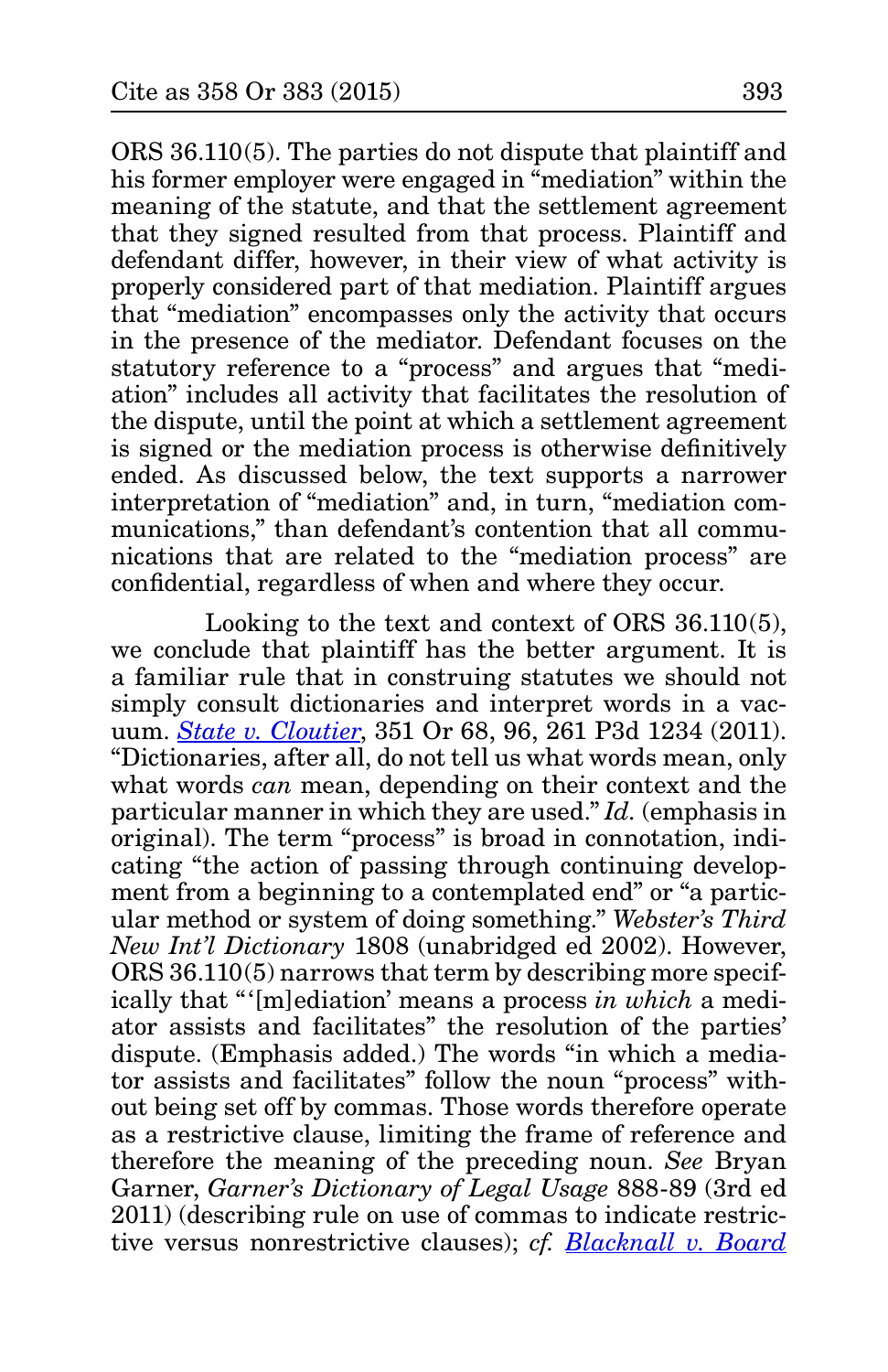*[of Parole](http://www.publications.ojd.state.or.us/docs/S056861.htm)*, 348 Or 131, 140, 229 P3d 595 (2010) (reiterating and applying grammatical principle that a phrase set off by commas functions as parenthetical). Thus, in context, the meaning of "process" here appears more limited and refers only to those aspects of the mediation in which the mediator is directly involved.

That understanding of the text is supported by the subsequent clause in the same sentence that mediation "includes all contacts between a mediator and any party or agent of a party." ORS 36.110(5). Exemplars of that kind are not necessarily exclusive. *See [State v. Kurtz](http://www.publications.ojd.state.or.us/docs/S058346.htm)*, 350 Or 65, 74-75, 249 P3d 1271 (2011) (concluding that use of term such as 'includes' or 'including' typically signals that legislature did not intend list of particulars that follows to be exhaustive). Nonetheless, "[w]hen, as here, the legislature uses a general term in a statute and also provides specific examples, those specific examples provide useful context for interpreting the general term." *[Schmidt v. Mt.](http://www.publications.ojd.state.or.us/docs/S056261.htm) Angel Abbey*, 347 Or 389, 403-04, 223 P3d 399 (2009) (applying principle to criminal statute).

Here, the legislature's decision to specify that "mediation" includes *all* contacts between the mediator and the parties (or their agents) is particularly instructive. First, it implies that other types of interactions not mentioned, such as private conversations between a party and his or her attorney, may not necessarily be part of the mediation itself. Second, it confirms that the legislature understood "mediation" to refer, at its most essential level, to the assistance and facilitation that the mediator provides. The legislature's inclusion of that exemplar thus lends further support to the conclusion that the meaning of the term "mediation," as statutorily defined, refers to the part of the mediation process in which the mediator is directly involved.

That understanding of the definition of "mediation" is consistent with the wide range of mediation types that the statute covers. *See* ORS 36.155 to 36.175 (community-based mediation programs in individual counties), ORS 36.179 (program for mediations in which public bodies are parties), ORS 36.185 to ORS 36.200 (mediation of civil disputes in collaboration with circuit courts). Parties sometimes meet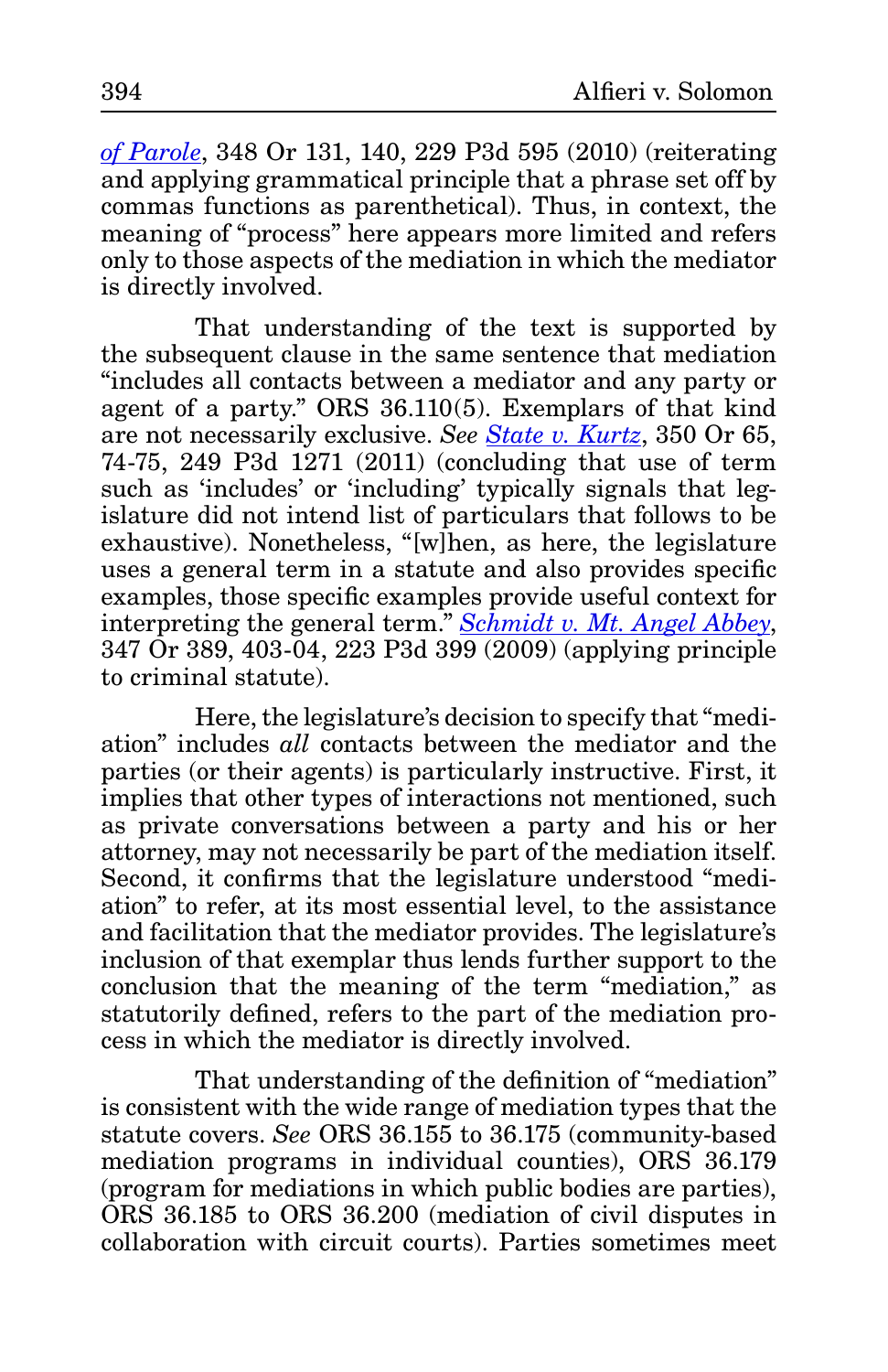with a mediator at a specified time and location to resolve their dispute according to a well-defined framework, but not always. *See* Office of the State Court Administrator, *Appropriate Dispute Resolution Deskbook* §§ 2 to 5 (2nd rev 1997) (describing Oregon mediation programs existing at that time by county and type, complete with applicable rules and sample forms); 1 *Arbitration and Mediation* §§ 15.17-24 (Oregon CLE 1996 & Supp 2008) (describing how mediation works and various styles used in Oregon). Mediation can take place in person or by phone, and in some cases, the mediator acts as an intermediary, communicating with each party separately rather than meeting with all participants at once. *See* Exhibit G, Senate Committee on Business, Law and Government, SB 160, Feb 27, 1997 (accompanying statement of DeEtte Wald Beghtol, mediator and participant in workgroup that drafted SB 160, describing modes of mediation frequently used by programs to be covered by the law). Some mediations involve only a mediator and two parties that have a dispute, while others have a variety of participants. Community-based mediations in particular may include a range of interested persons or entities. *See id.* (describing broad participation in many community mediations). Ensuring flexibility to accommodate a wide range of mediation types was one of the legislature's stated goals. *See* ORS 36.105 ("The Legislative Assembly declares that it is the purpose of ORS 36.100 to 36.238 to: \*\*\* (2) Allow flexible and diverse programs to be developed in this state, to meet specific needs in local areas and to benefit this state as a whole through experiments using a variety of models of peaceful dispute resolution."). The more narrow definition of "mediation" set out in ORS 36.110(5) serves that goal while accommodating the many types of mediation that the legislature understood and expected to occur pursuant to Oregon's mediation statute.

Considering the text of ORS 36.110(5), in context, we conclude that "mediation" includes only that part of the "process" in which a mediator is a participant. Separate interactions between parties and their counsel that occur outside of the mediator's presence and without the mediator's direct involvement are not part of the mediation, even if they are related to it.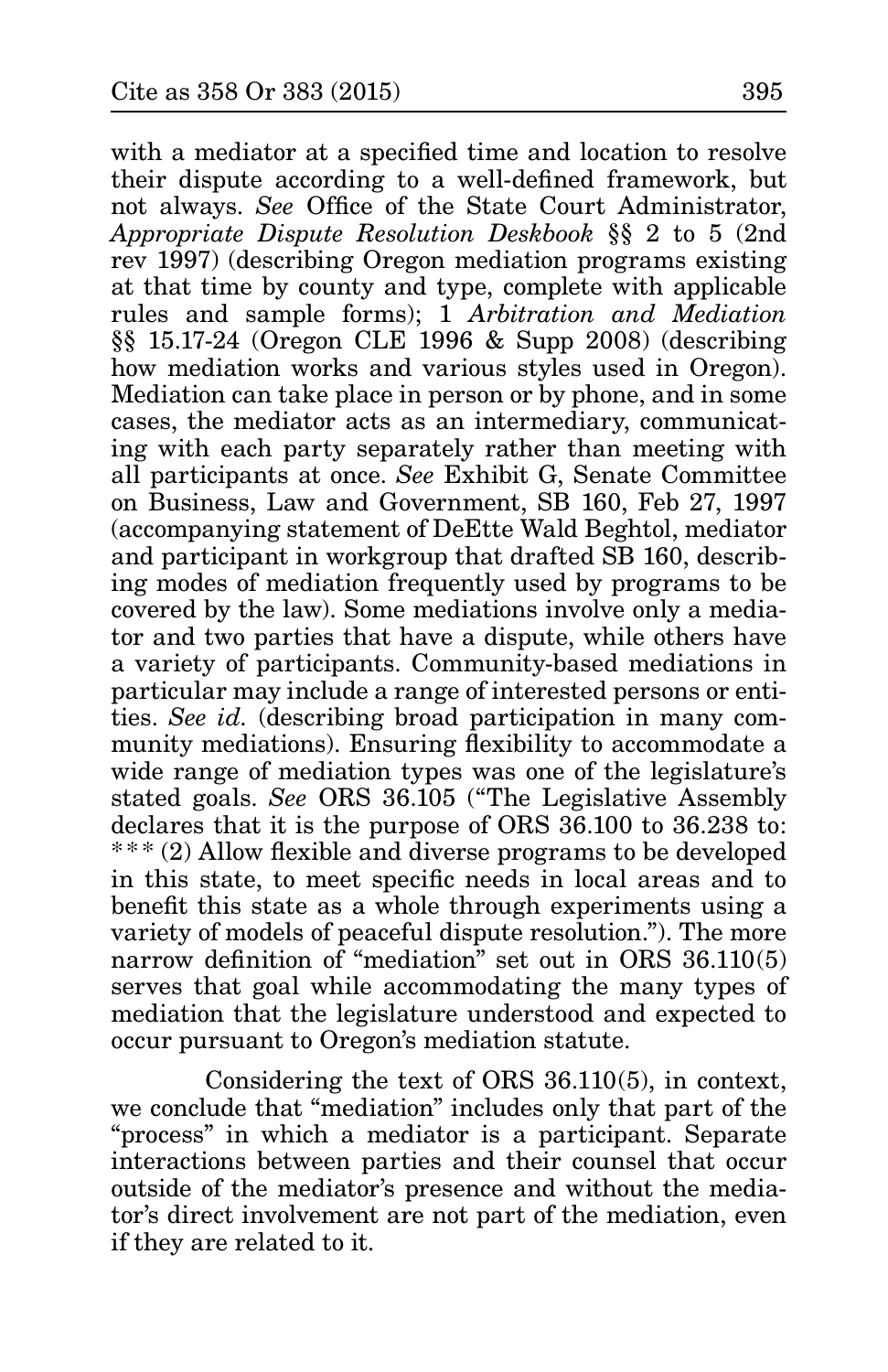## 2. *Definition of "Mediation Communications"*

We turn next to the meaning of the term "mediation communications." ORS 36.110(7) states in part: "'Mediation communications' means: (a) All communications that are made, in the course of or in connection with a mediation, to a mediator, a mediation program or a party to, or any other person present at, the mediation proceedings." On the face of the statute, then, whether something is a "mediation communication," depends on three elements: (1) whether it is a "communication," (2) its connection to a "mediation," and (3) the identity of the recipient.

First, to come within that definition, a statement must be a "communication." Because the statute does not define that term, we look to its plain meaning and ordinary use. *[State v. Dickerson](http://www.publications.ojd.state.or.us/docs/S062108.pdf)*, 356 Or 822, 829, 345 P3d 447 (2015). Looking to the dictionary definition of that term, a "communication" may be either "facts or information communicated," or "the act or action of imparting or transmitting"—in other words, the process by which information is exchanged. *Webster's* at 460. In this case, the parties do not dispute that conversations and disclosures between an attorney and client may be considered "communications." The same is true for statements made by a mediator to disputing parties or other statements made in the course of mediation proceedings.

Second, the communication must be made "in the course of or in connection with a mediation." An activity occurs "in the course of" something else when it occurs as part of a specified process or during a specified period or activity. *Oxford Dictionary of English* 400 (3rd ed 2010)*.* Likewise, the phrase "in connection with" is typically understood to mean a "relationship or association." *Portland Distributing v. Dept. of Rev.*, 307 Or 94, 99, 763 P2d 1189 (1988). *See also Webster's* at 480-81 (word "connection" refers to state of being "connected"—"joined or linked together" or having "parts or elements logically related"). It follows then, that a communication is "in the course of" a mediation when it occurs as part of an actual mediation proceeding, and "in connection with" a mediation when it is made outside of such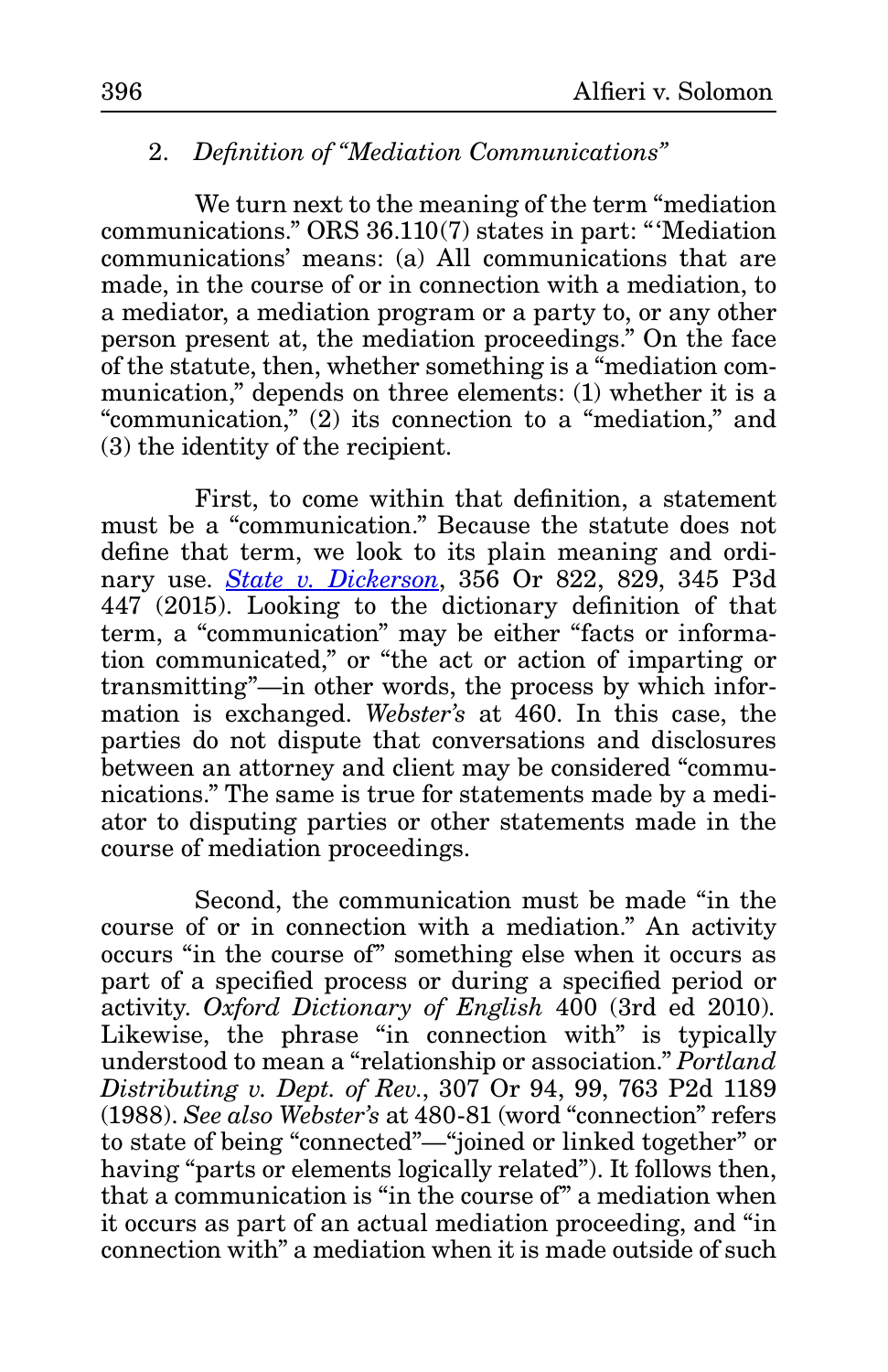proceedings but relates to the substance of the dispute and its resolution process.

The question remains, however, whether the mediation must be ongoing or whether a communication can be "in connection with" a mediation once the dispute has settled. The definition of "mediation," discussed above, suggests that the mediation must be ongoing for a communication to be "in connection with" it, because the legislature expressly limited the temporal scope of "mediation" to activity occurring before "a resolution is agreed to by the parties or the mediation process is terminated." ORS 36.110(5). For that reason, we conclude that communications can only be "in connection with" a mediation for purposes of the statute if the mediation has not yet ended. As such, communications that occur after a settlement agreement is signed are not "mediation communications" within the meaning of ORS  $36.110(7)(a)$ and are neither prohibited from disclosure under ORS 36.220 nor inadmissible under 36.222.4 A communication is thus "in the course of or in connection with" a mediation only if it is made during and at a mediation proceeding or occurs outside of a proceeding but relates to the substance of the dispute being mediated and is made before a resolution is reached or the process is otherwise terminated.

Third, to be confidential, the communication must be *made to* one of the recipients specified in ORS 36.110(7)(a): "a mediator, a mediation program or a party to, or any other person present at, the mediation proceedings." Interpreting those terms is relatively straightforward. The first three categories are defined in the statute. "'Mediator' means a third party who performs mediation," including that person's agents and employees. ORS 36.110(9). "'Mediation program' means a program through which mediation is made available and includes the director, agents and employees of the program." ORS 36.110(8). A "party" is a person, agency or body who "participates in a mediation and has a direct

<sup>4</sup> It is unclear on the face of plaintiff's complaint when some of the communications in question occurred. The complaint, for example, refers to certain communications that took place on the day the settlement agreement was signed without stating whether they preceded or followed the actual signing. The timing of those communications, as well as whether they occurred at a mediation proceeding, are questions of fact for the trial court.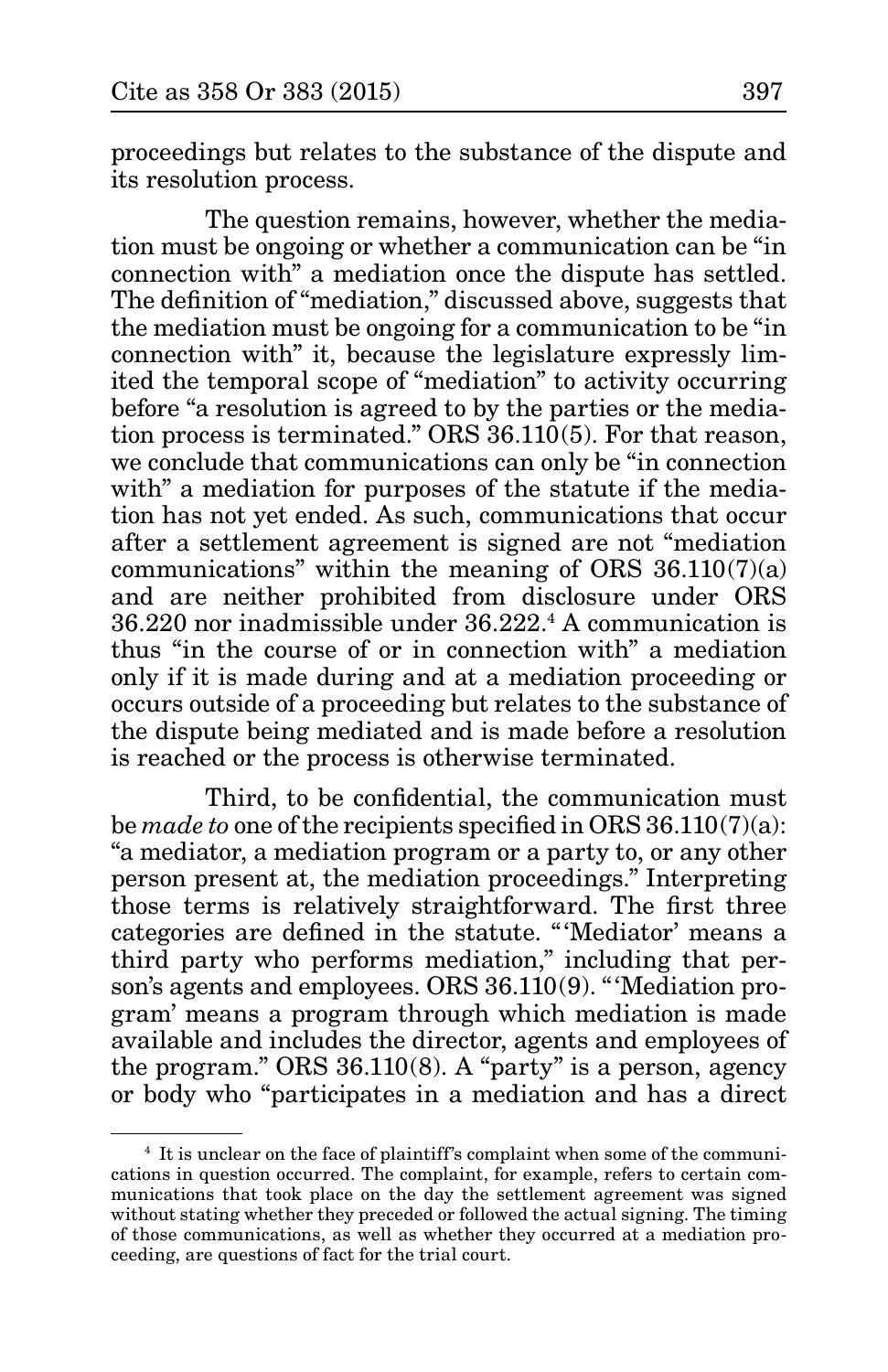interest in the controversy that is the subject of the mediation." ORS 36.234.5

Because the fourth category of recipients—"other person[s] present at, the mediation proceedings"—is not defined, we look to the plain and ordinary meaning of the words that form that category. In that context, the term "proceedings" can mean "a particular way of doing or accomplishing something," "a particular action or course of action" or "a particular thing done." *Webster's* at 1807. Given that "mediation" is the part of the conflict resolution process in which a mediator directly participates, it follows that "mediation proceedings" are the actual mediator-facilitated discussions through which mediation occurs, whether they take place at a formal meeting of the parties with the mediator, or at individual sessions with the mediator. As the statute contemplates, third parties may be present at, and participate in those discussions. *See* ORS 36.195(2) (stating that in civil mediations conducted under the provisions of ORS 36.185 to 36.210, "[a]ttorneys and other persons who are not parties to a mediation may be included in mediation discussions at the mediator's discretion, with the consent of the parties"). To fall within the category of an "other person present at, the mediation proceedings" then, a person must be a direct observer or participant in the mediator-facilitated discussion in which the communication was made.<sup>6</sup>

The legislative history confirms that interpretation. *See* Exhibit E, Senate Business, Law and Government Committee, SB 160, Feb 27, 1997 (accompanying statement

<sup>&</sup>lt;sup>5</sup> For purposes of applying the mediation statute, the term "party" here can also include other persons, such as attorneys or others who are agents of mediating parties, who speak on behalf of mediating parties. *See* ORS 36.110(5) ("'Mediation' \* \*\* includes all contacts between a mediator and any party *or agent of* a party \*\*\*." (Emphasis added.)). *See, e.g.*, *[Bidwell and Bidwell](http://www.publications.ojd.state.or.us/docs/A100737b.htm)*, 173 Or App 288, 294, 21 P3d 161 (2001) (holding that written settlement communications between attorneys on behalf of two mediating parties were confidential "mediation communications" under ORS 36.220).

<sup>6</sup> Defendant argues that his private attorney-client discussions with plaintiff are confidential "mediation communications" because defendant was a "person present at, the mediation proceedings" under ORS 36.110(7)(a). That argument is unavailing because, as discussed, that provision applies only to the extent that the communications were made "in the course of" mediation proceedings. Plaintiff has not argued, and nothing in the record suggests, that the mediator participated in any of those discussions.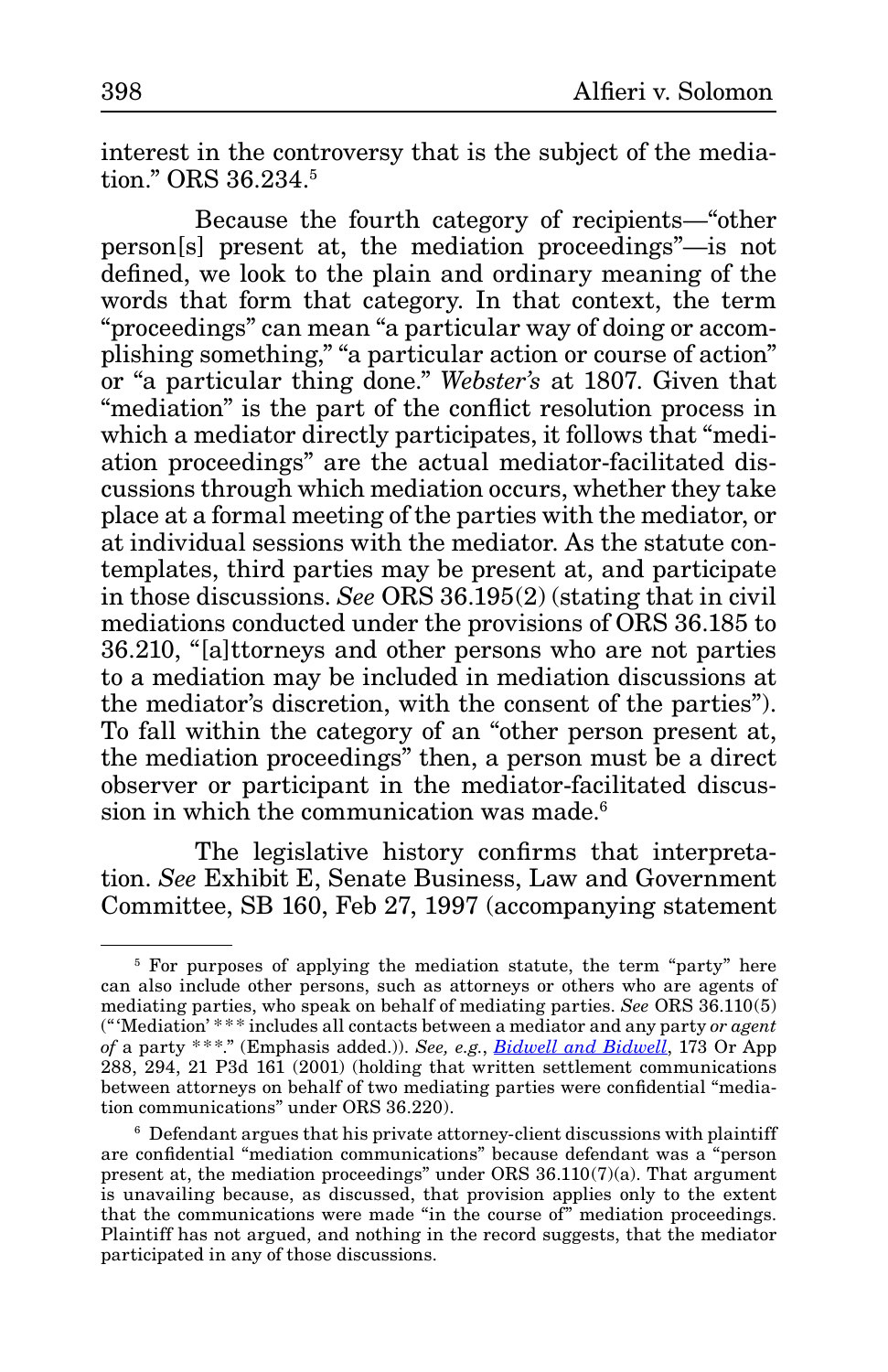of Donna Silverberg, Acting Director of Oregon Dispute Resolution Commission,<sup>7</sup> and official representative of workgroup that drafted SB 160, describing that mediation statute seeks to provide assurance to parties by rendering all mediation communications confidential as a general rule, whether the communications are made to "a mediator, a mediation program or other party or *person present at the mediation session*" (emphasis added)).

Identifying the basic elements of "mediation communications" as set out in the text of ORS 36.110(7)(a) does not end our inquiry, however. To discern whether the kinds of communications at issue in this case fall within the scope of that provision, we must answer a more fundamental question: to *whose* communications does the definition set out in ORS 36.110(7)(a) apply? Because ORS 36.110(7)(a) is written in the passive voice—"'Mediation communications' means all communications that are made…"—the legislature did not explicitly state whose speech it is directed at. *See [State](http://www.publications.ojd.state.or.us/docs/S059542.pdf)  [v. Klein](http://www.publications.ojd.state.or.us/docs/S059542.pdf)*, 352 Or 302, 309, 283 P3d 350 (2012) (noting that because legislature wrote statutory definition of "aggrieved person" in the passive voice—"a person against whom the interception *was directed*"—who or what does the "directing" is not explicitly stated). Defendant argues that the legislature's use of passive voice in ORS 36.110(7)(a) means that provision was intended to apply to any communication by any person. However, whether that is correct is less clear than the words of the statute, in isolation, might suggest.

The legislature often uses the passive voice in drafting statutes, but its significance for statutory interpretation varies. In some circumstances, we have concluded that the legislature's use of the passive voice conveys its intent that a statute apply more broadly. *See, e.g.*, *[Powerex Corp. v. Dept.](http://www.publications.ojd.state.or.us/docs/S060859.pdf) [of Rev.](http://www.publications.ojd.state.or.us/docs/S060859.pdf)*, 357 Or 40, 46-47, 346 P3d 476 (2015) (use of passive voice in ORS  $314.665(2)(a)$  indicates that application of statute does not depend on identity of actor). At other times,

<sup>7</sup> The Oregon Dispute Resolution Commission (ODRC) was the entity charged with providing services in support of the legislative mandates set forth in Oregon's mediation statute. Established by the Oregon legislature in 1989 and funded through 2003, the ODRC's membership included private individuals who worked in the field of alternative dispute resolution, judges, and elected officials. An ORDC workgroup was responsible for drafting the text of the legislation that created the confidentiality provisions in Oregon's current mediation statute.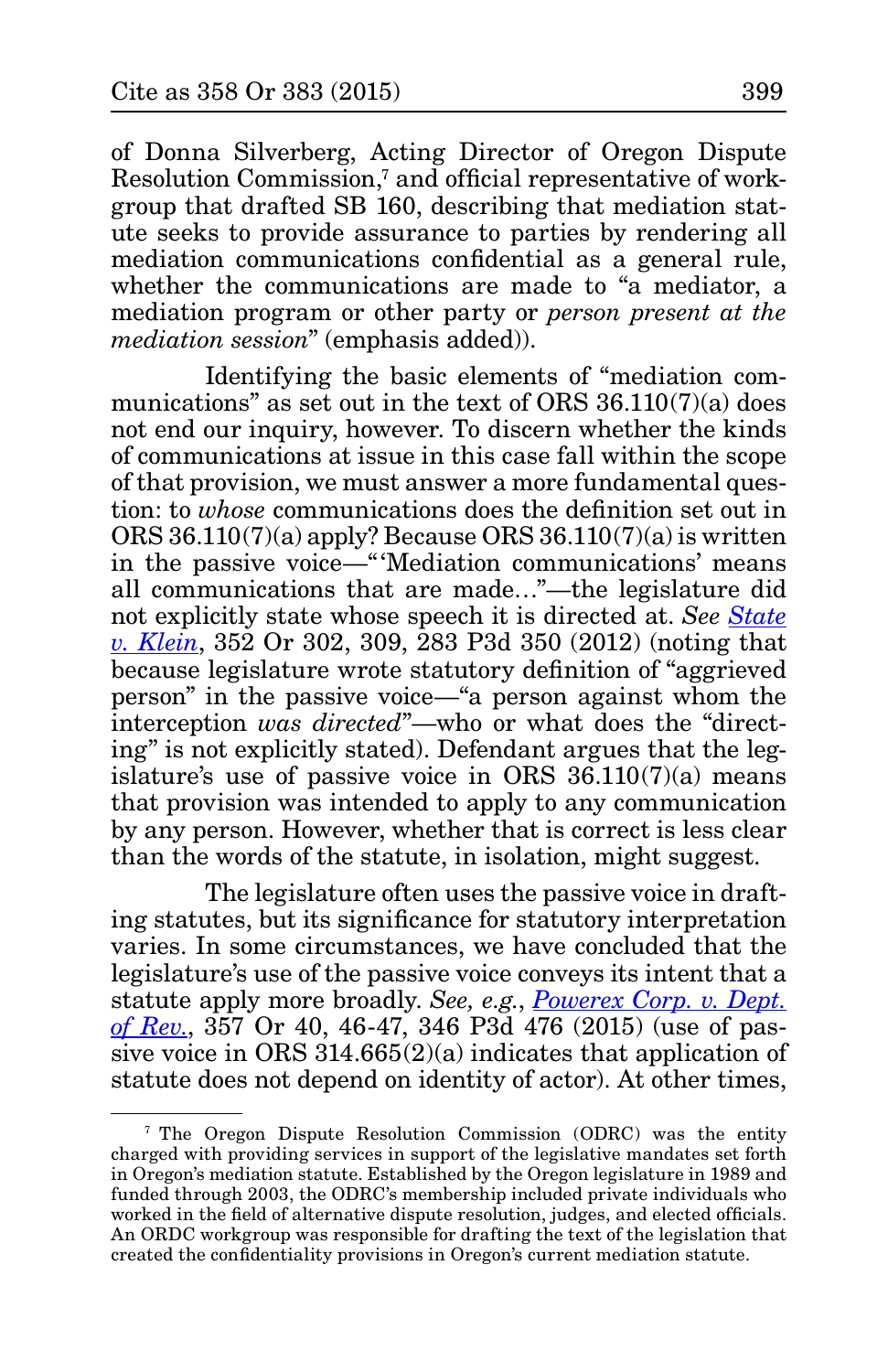however, the legislature's use of the passive voice adds nothing to the meaning of a provision and instead generates ambiguity as to how the law should be applied. *See, e.g.*, *[State v. Serrano](http://www.publications.ojd.state.or.us/docs/S056399.htm)*, 346 Or 311, 322, 210 P3d 892 (2009) (use of passive voice in OEC 505(1)(a) not reflective of how marital communications privilege intended to operate); *Brentmar v. Jackson County*, 321 Or 481, 487, 900 P2d 1030 (1995) (use of passive voice in land use statute created ambiguity as to who was authorized to act). For the reasons discussed below, we conclude that the legislature did not intend its use of the passive voice in ORS  $36.110(7)(a)$  to bring the statements of all possible speakers within the definition of "mediation communications," but that the legislature intended the statute to apply more narrowly.

Although the legislature did not specify the speakers to whom ORS  $36.110(7)(a)$  applies, as described above, it did specify the persons *to whom* the communication must be made for it to be a "mediation communication."8 That definition applies only to the extent that a communication is made "in the course of or in connection with a mediation *to* a mediator, mediation program, party to or any other person present at, a mediation proceeding." (Emphasis added.) When a communication is made "in the course of" a mediation, both sides of the communication will ordinarily consist of individuals identified in ORS 36.110(7)(a), because they will be present at the mediation proceedings, physically or by telephone. But when a communication takes place outside of mediation proceedings and is thus only "in connection with" a mediation, it may involve one of the persons identified in the statute and another person not among those listed.

<sup>8</sup> In contrast, although California's statute providing for the confidentiality of mediation communications is also stated in the passive voice, the confidentiality of a communication is *not* limited according to the identity of the recipient. *See*  Cal Evid Code  $\S$  1119(a) ("No evidence of anything said or any admission made for the purpose of, in the course of, or pursuant to, a mediation or a mediation consultation is admissible or subject to discovery  $***$ ."). The Supreme Court of California has concluded that the scope of confidentiality pursuant to California Evidence Code Section 1119 extends to attorney-client communications, even outside the mediation itself. *See Cassel v. Superior Court*, 51 Cal 4th 113, 128, 244 P3d 1080, 1090-91 (Cal 2011) (interpreting rule and holding that communications between a disputant and his or her own counsel are confidential mediation communications, notwithstanding that they occur without either the mediator or other disputants present).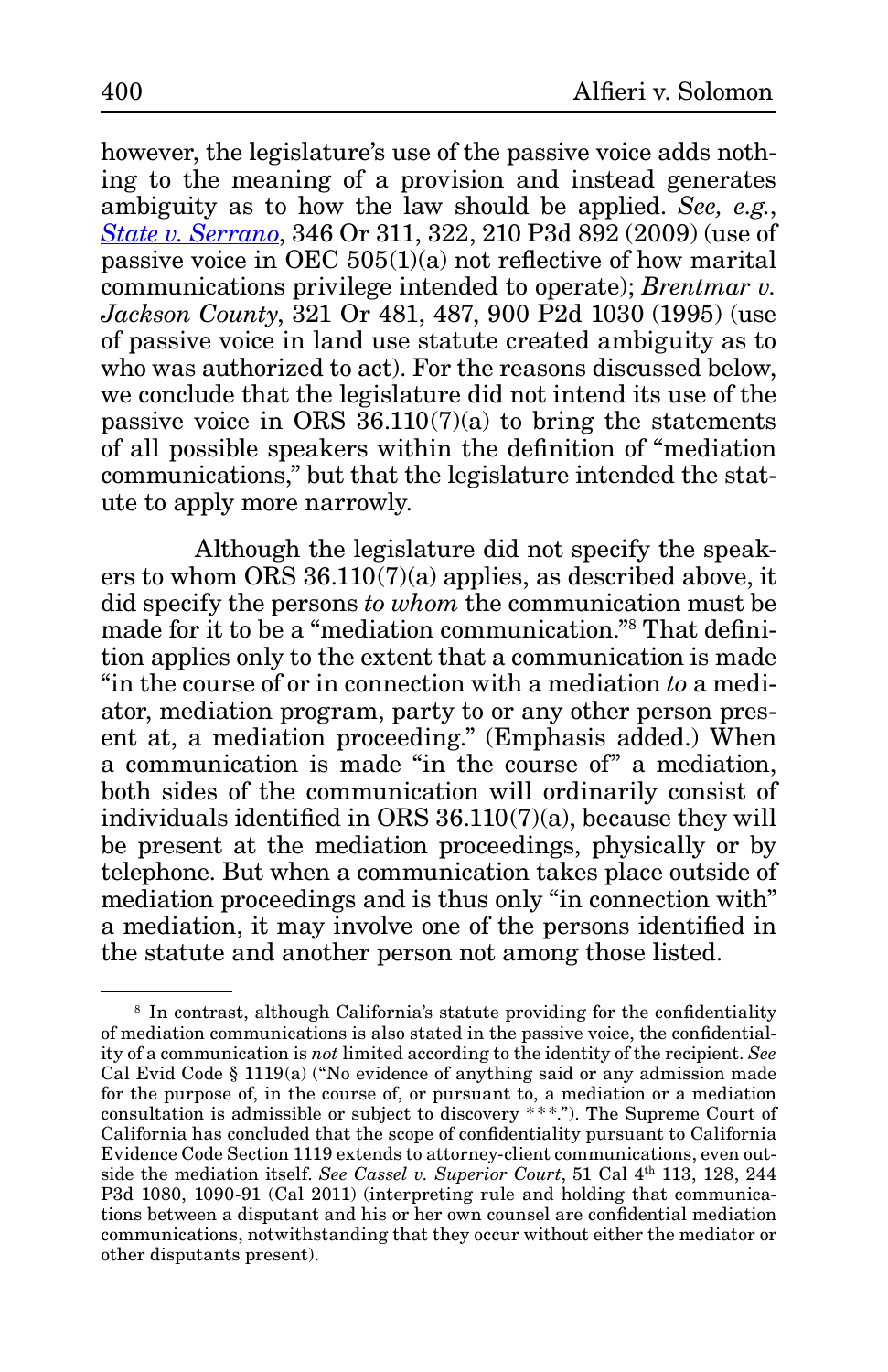As a result, if ORS 36.110(7)(a) were interpreted to apply to communications made by any person, situations could occur where only half of the conversation is confidential. For example, under that interpretation, in an exchange outside of mediation proceedings between plaintiff (here a mediating party) and defendant (plaintiff's attorney and therefore neither a party, a mediator or mediation program representative, or, in this scenario, a person present at mediation proceedings), every statement pertaining to the mediation made by defendant *to* plaintiff *would be* confidential, but, because of the limitation on the receiving parties in the statute, plaintiff's response would not.9

That outcome—the protection of a third party's statements but not those of the mediating party—is fundamentally at odds with the legislature's central goal of protecting the ability of *mediating parties* to speak openly without fear that their words might be used against them later. *See* Tape Recording, Senate Business, Law and Government Committee, SB 160, Feb 27, 1997, Tape 75, Side A (statement of Representative Bryan Johnston, SB 160 sponsor, that fundamental goal of legislation is to protect parties' ability to speak openly in private mediation sessions); Tape Recording, Senate Business, Law and Government Committee, SB 160, Feb 27, 1997, Tape 75, Side A (testimony of Silverberg, describing definition of "mediation communications" as protecting the confidentiality of what parties say in mediation). Thus, because interpreting ORS  $36.110(7)(a)$ to apply to all speakers would lead to results that are contrary to the legislature's fundamental objective of ensuring confidentiality in the first place, we cannot conclude that the legislature intended its use of the passive voice in ORS 36.110(7)(a) to mean that communications made by *any* person may be mediation communications.

If the legislature did not intend ORS 36.110(7)(a) to apply to communications made by any person whatsoever,

<sup>&</sup>lt;sup>9</sup> As previously noted, communications made outside of mediation proceedings by an attorney representing a mediating party could be "mediation communications" if made on that party's behalf. *See* note 5 (discussing application of statutes to persons acting as an agent for a mediating party). However, an attorney does not speak on behalf of a client where, as here, he or she communicates with that client privately for the purpose of facilitating the rendition of professional legal services to that client.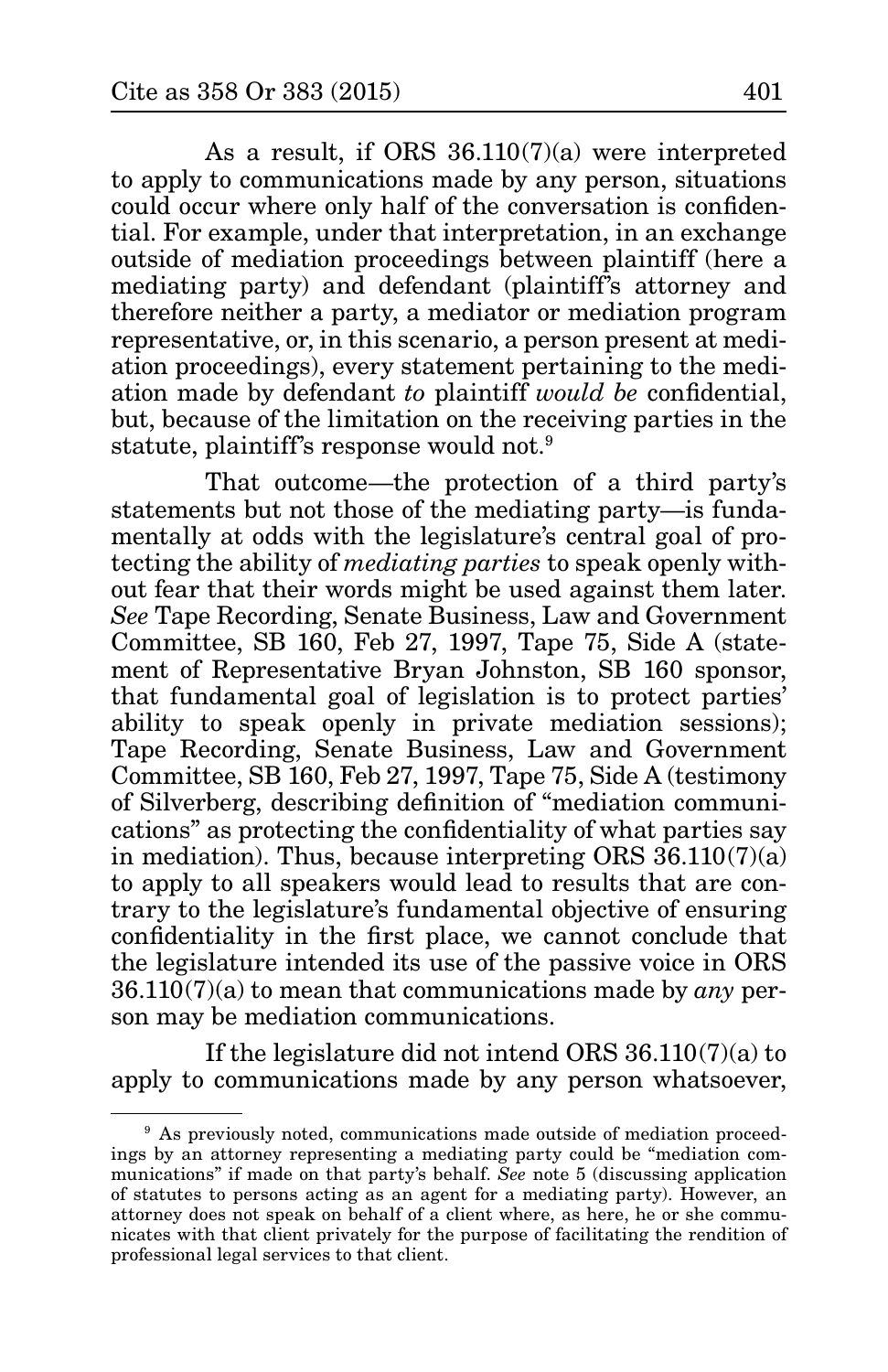to whose communications did the legislature intend it to apply? To answer that question, we return to the text, placing it against its proper contextual background.

As discussed, "mediation" is a conflict resolution "process" whereby parties attempt to arrive at a mutually acceptable resolution of their dispute. *See* ORS 36.110(5). Within that process, every communication assumes a response. Thus, while the statute's drafters were concerned first and foremost with protecting mediating parties' ability to speak freely, they referred not only to "communications" but also to "mediation discussions" and "conversations." *See* ORS 36.195(2) ("Attorneys and other persons who are not parties to a mediation may be included in mediation discussions."); Tape Recording, Senate Business, Law and Government Committee, SB 160, Feb 27, 1997, Tape 75, Side A (statement of Silverberg, describing how mediation confidentiality is meant to protect the confidentiality of "conversations" that parties have in mediation sessions). Most often, it is the persons indentified in ORS 36.110(7)(a) who make up both sides of those exchanges.

Considering the statutory text in light of that context, the legislature's decision to define "mediation communications" as "[a]ll communications that are *made* \*\*\* *to* a mediator, a mediation program or a party to, or any other person present at, the mediation proceedings," ORS  $36.110(7)(a)$  (emphasis added), suggests that the legislature intended that provision to apply only to discussions *between* those persons identified in the statute. In other words, to be a confidential mediation communication, a communication must be both *made to* one of the persons listed in ORS 36.110(7)(a) and *made by* one of those same persons.

The statutory provisions for waiver of mediation confidentiality confirm that understanding. In the absence of an applicable exception under ORS 36.220, mediation communications may only be disclosed in a subsequent legal action if certain specified persons agree. Except for the catchall category of third parties who make or receive mediation communications while present at mediation proceedings, those persons who may waive confidentiality are the same ones enumerated in ORS 36.110(7)(a). *See* ORS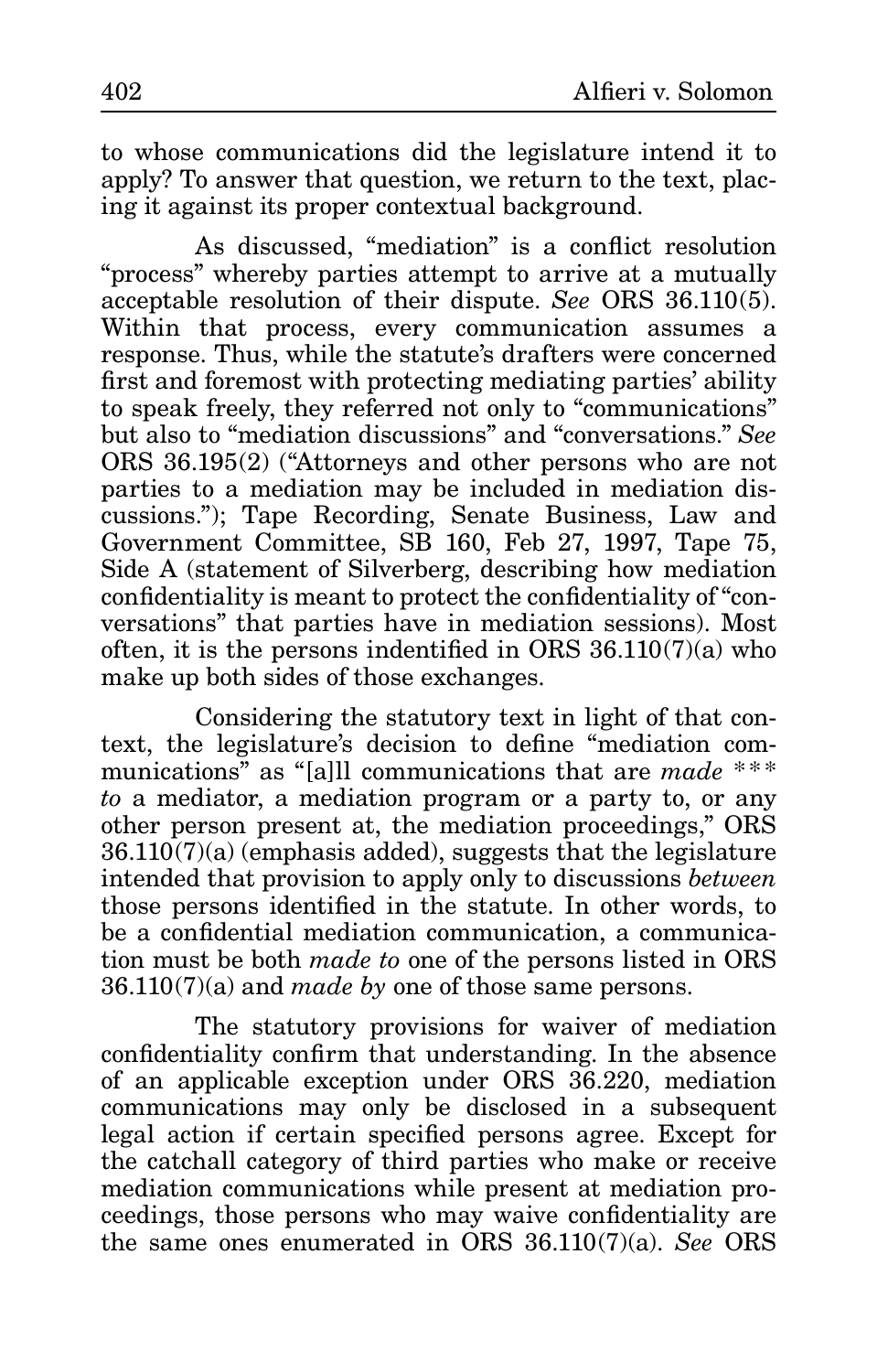36.222(2) ("A party may disclose confidential mediation communications or agreements in any subsequent adjudicative proceeding if all parties to the mediation agree in writing to the disclosure."); ORS 36.222(3) ("A mediator may disclose confidential mediation communications or confidential mediation agreements in a subsequent adjudicatory proceeding if all parties to the mediation, the mediator, and the mediation program, if any, agree in writing to the disclosure."). The facts that the statute allows for confidentiality to be waived, and that the consent of only those persons is required, signal that the speakers to whom the definition of "mediation communications" is meant to apply is similarly limited.

Aside from looking to the text and context of a statute, we may also consider its legislative history to see whether it confirms our understanding of what the legislature intended. *[Comcast Corp. v. Dept. of Rev.](http://www.publications.ojd.state.or.us/docs/S059764.pdf)*, 356 Or 282, 301-05, 337 P3d 768 (2014). Although the legislature did not engage in extensive debate on the issue, the proponents of the legislation did discuss the meaning of "mediation communications" and how the confidentiality rules set out in ORS 36.220 and 36.222 would apply. As already noted, the legislature expected and intended that communications that disputing parties make in the course of mediation and those that mediators make in response—would be covered. *See, e.g.*, Tape Recording, Senate Business, Law and Government Committee, SB 160, Feb 27, 1997, Tape 75, Side A (statement of Silverberg that goal of law is to "guarantee consumers of mediation services that the conversations and communications they have in a mediation session are confidential" and that mediation should provide "a confidential setting" for disputants to "air their differences."). Likewise, the legislative history indicates that the legislature understood the scope of confidentiality to extend to communications made by other participants in mediation proceedings. *See* Tape Recording, Senate Business, Law and Government Committee, SB 160, Feb 27, 1997, Tape 74, Side B (testimony of Beghtol noting that other persons, such as friends and family, who participate in mediation sessions will be "included under the confidentiality umbrella"). Nothing in the legislative history, however, suggests that the legislature intended ORS 36.110(7)(a) to apply to statements made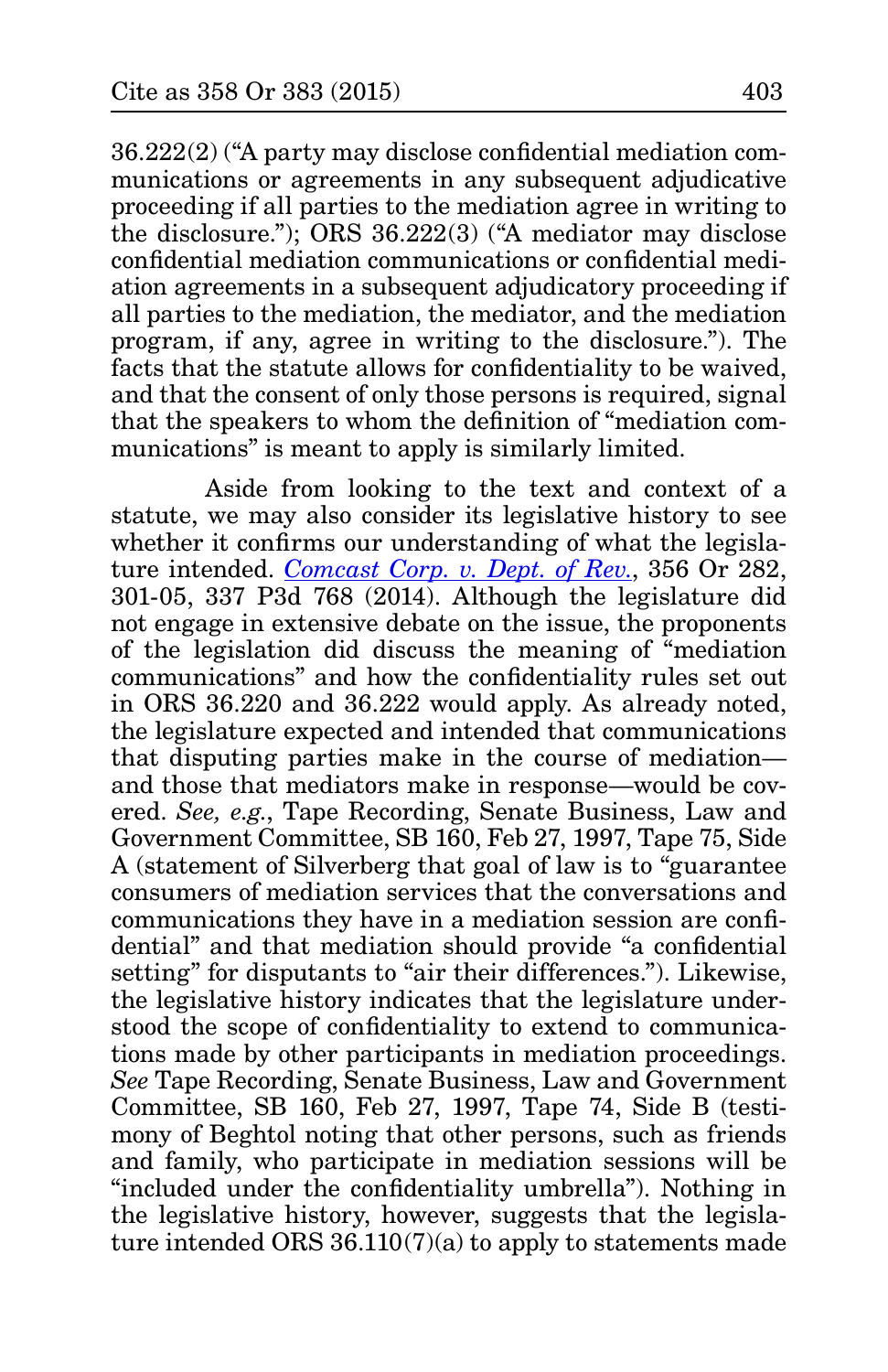by other persons not identified in the statute, such as an attorney giving private advice to his or her client outside of any mediation proceeding.

In sum, considering the text of ORS  $36.110(7)(a)$  in light of its context and history, we conclude that the term "mediation communications" includes only communications exchanged between parties, mediators, representatives of a mediation program, and other persons while present at mediation proceedings, that occur during the time that the mediation is underway and relate to the substance of the dispute being mediated. Private communications between a mediating party and his or her attorney outside of mediation proceedings, however, are not "mediation communications" as defined in the statute, even if integrally related to a mediation.

## 3. *Application of the Confidentiality Provisions of the Mediation Statute*

We now return to the question of whether the trial court erred in granting defendant's motion to strike. As already discussed, the trial court struck several categories of allegations from plaintiff's complaint. First, the trial court struck an allegation that disclosed a communication from the mediator to the parties: that after the failed mediation conference, the mediator suggested a particular settlement amount. Second, the trial court struck an allegation that pertained to communications apparently made by defendant during the formal mediation session: that defendant had failed "to reasonably advocate for plaintiff." Third, the trial court struck allegations that described private attorneyclient discussions that occurred between plaintiff and defendant before and after the mediation proceedings, including that defendant "pressured plaintiff into eventually agreeing to the mediator's proposal" and that defendant gave certain advice to plaintiff regarding the effectiveness and enforceability of the settlement agreement.

We have concluded that statements that mediators make to parties regarding their dispute are "mediation communications" within the meaning of ORS 36.110(7)(a) and ORS 36.220, and thus inadmissible under ORS 36.222. The trial court therefore was correct in striking the allegation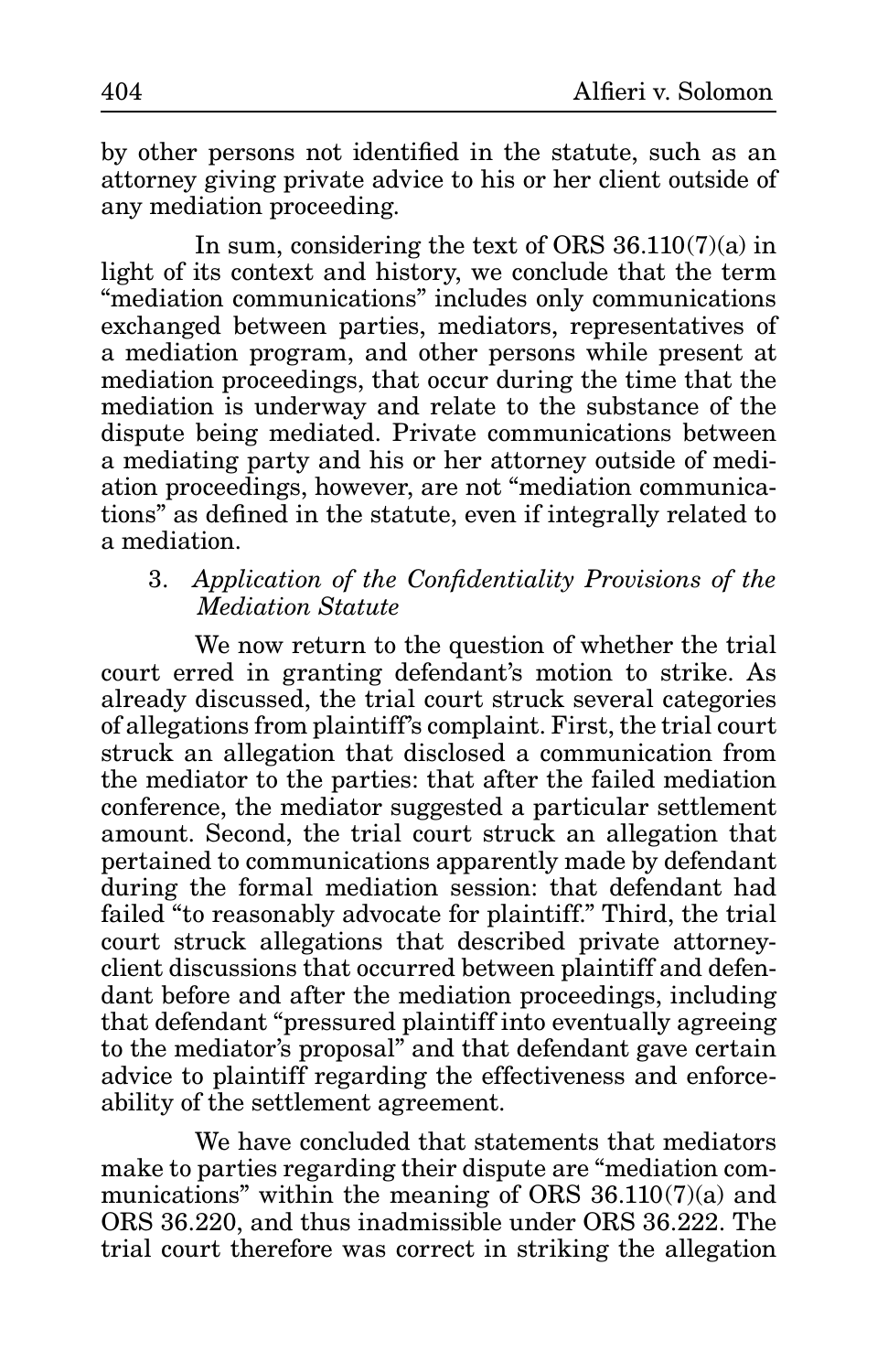in plaintiff's complaint that disclosed the mediator's suggestion to the parties of settlement terms.

Likewise, statements that an attorney makes in the course of participating in mediation proceedings are also "mediation communications." Such statements are made by "a person present at, the mediation proceedings," in the course of mediation, to persons listed in ORS  $36.110(7)(a)$  the mediator, parties to the mediation, or persons present at the "mediation proceedings." *See also* ORS 36.195(2) (providing that attorneys may participate in civil mediation proceedings). The allegation that defendant failed "to reasonably advocate for plaintiff in the mediation" appears to refer to defendant's conduct in the formal mediation session between plaintiff and his former employer. To the extent that is true, the trial court was correct in striking it.10 If that allegation refers instead to communications made outside of a mediation proceeding, the trial court was still correct if defendant was speaking on plaintiff's behalf in connection with the mediation to qualifying recipients. *See* ORS  $36.110(5)$  ("Mediation' \*\*\* includes all contacts between a mediator and any party *or agent of* a party \* \*\*." (Emphasis added.)). *See, e.g.*, *[Bidwell and Bidwell](http://www.publications.ojd.state.or.us/docs/A100737b.htm)*, 173 Or App 288, 294, 21 P3d 161 (2001) (holding that written settlement communications between attorneys on behalf of two mediating parties were confidential "mediation communications" under ORS 36.220). On remand, the trial court may resolve any factual dispute as to the nature of that allegation.

The trial court erred, however, in striking the third category of allegations from plaintiff's complaint, pertaining to private attorney-client discussions between plaintiff

 $10$  We recognize that our interpretation of the relevant Oregon statutes may make it difficult, in some circumstances, for clients to pursue legal malpractice claims against their attorneys for work in connection with mediations. After Oregon's mediation statute was enacted, that issue was considered by the drafters of the Uniform Mediation Act. The Uniform Act provides that mediation communications that would otherwise be confidential may be disclosed for purposes of litigating a subsequent attorney malpractice action. *See* Uniform Mediation Act  $\S 6(a)(6)$  (2001) (providing exception to mediation privilege where mediation communications are "sought or offered to prove or disprove a claim or complaint of professional misconduct or malpractice filed against a mediation party, nonparty participant, or representative of a party based on conduct occurring during a mediation"). The legislature may wish to consider statutory changes based on the Uniform Mediation Act.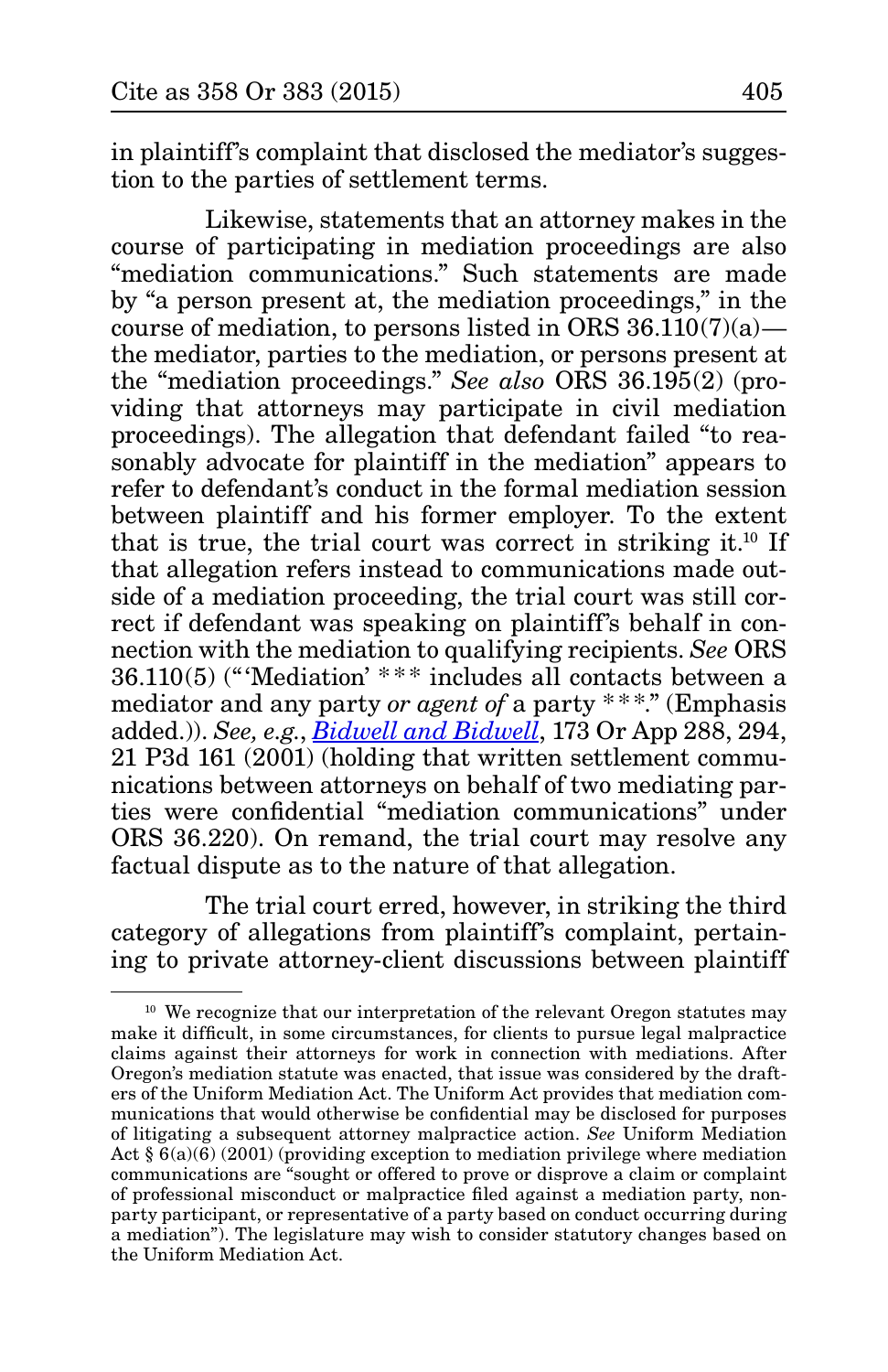and defendant. Private discussions between a mediating party and his or her attorney that occur *outside* mediation proceedings, whether before or after those proceedings, are not "mediation communications" within the meaning of ORS  $36.110(7)(a)$ , even if they do relate to what transpires in the mediation. Therefore, because those allegations are neither confidential under ORS 36.220 nor inadmissible under ORS 36.222, the trial court erred in striking them from plaintiff's complaint.<sup>11</sup>

## B*. Dismissal of Plaintiff's Complaint*

We turn to the trial court's order dismissing plaintiff's complaint with prejudice. When this case was before the trial court, plaintiff neither filed, nor sought leave to file, an amended complaint at any point, before or after the final order of judgment dismissing the complaint with prejudice was entered. However, plaintiff argued in the Court of Appeals that the trial court erred in dismissing the complaint with prejudice because ORCP 23 A allows a plaintiff to amend its complaint once as a matter of right, before a responsive pleading has been served and a motion to dismiss is not a responsive pleading. *See [Balboa Apartments](http://www.publications.ojd.state.or.us/docs/S059058.pdf) [v. Patrick](http://www.publications.ojd.state.or.us/docs/S059058.pdf)*, 351 Or 205, 212, 263 P3d 1011 (2011) (so stating). The Court of Appeals agreed. Citing recent decisions of that court interpreting ORCP 23 A, the Court of Appeals held that the trial court erred because "plaintiff had to be allowed an opportunity to amend [the] complaint once, as a matter of right, before the trial court dismissed [the] complaint with prejudice." *Alfieri*, 263 Or App at 504 (citing *[O'Neil v. Martin](http://www.publications.ojd.state.or.us/docs/A143429.pdf)*, 258 Or App 819, 838, 312 P3d 538 (2013), *rev den* 355 Or 381 (2014)).12

<sup>&</sup>lt;sup>11</sup> While private attorney-client discussions that occur outside of mediation proceedings are not confidential "mediation communications," they may be privileged under OEC Rule 503. *See* OEC 503(1)-(3) (describing scope of privilege). The attorney-client privilege, however, may not be claimed by an attorney when the client seeks disclosure. *See* OEC 503(3) (privilege may only be claimed by the client or some other person on the client's behalf). Further, there is no privilege, "[a]s to a communication relevant to an issue of breach of duty by the lawyer to the client or by the client to the lawyer." OEC  $503(4)(c)$ .

<sup>12</sup> The Court of Appeals relied primarily on two cases: *[Lamka v. KeyBank](http://www.publications.ojd.state.or.us/docs/A145829.pdf)*, 250 Or App 486, 281 P3d 639 (2012), and *[O'Neil v. Martin](http://www.publications.ojd.state.or.us/docs/A143429.pdf)*, 258 Or App 819, 822, 312 P3d 538 (2013), *rev den*, 355 Or 381 (2014). For the reasons discussed in this opinion, those cases were wrongly decided.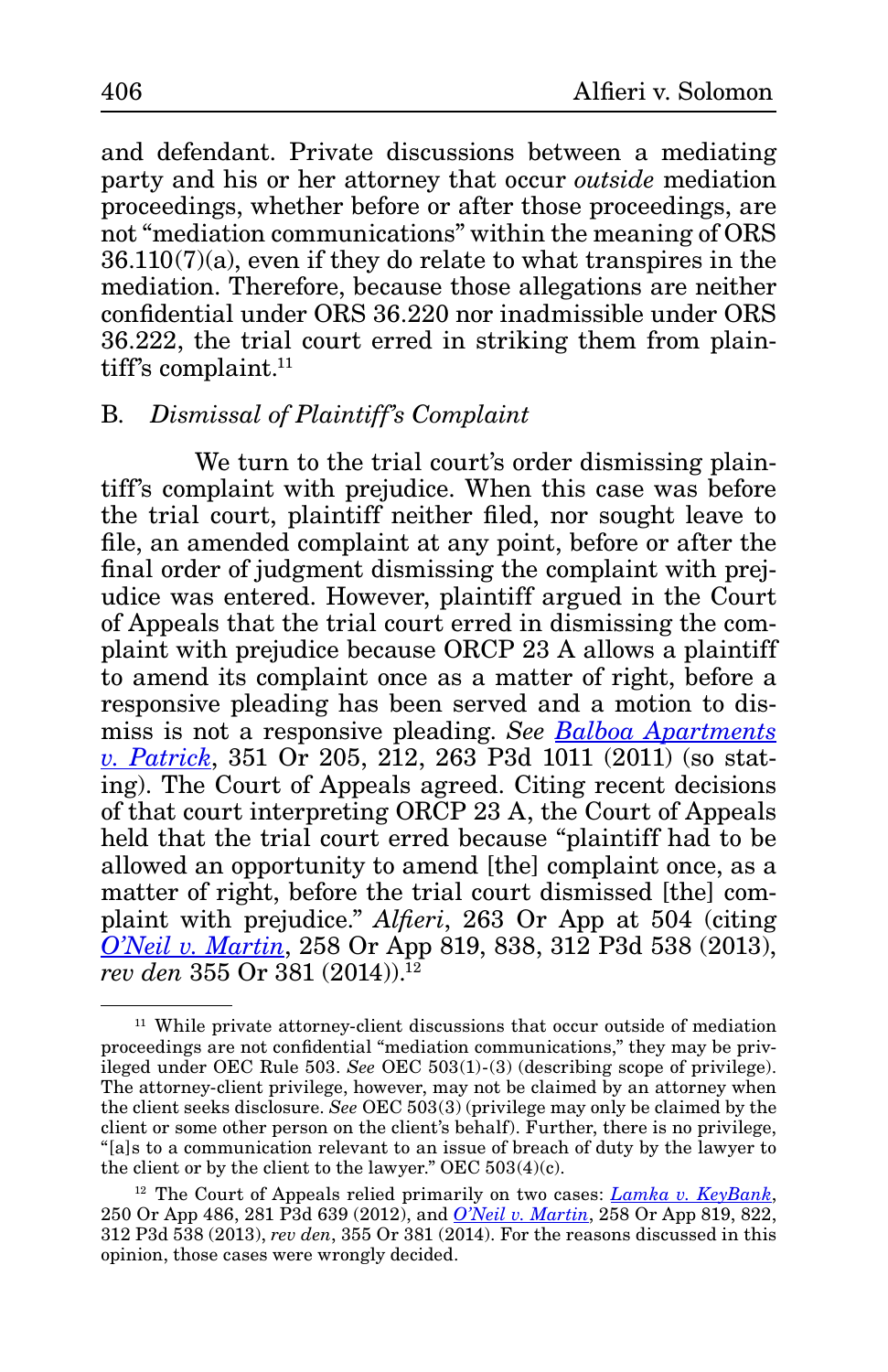As we explain below, we reverse: A party is not entitled to amend its complaint once the court has allowed a motion to dismiss the complaint in its entirety under ORCP 21. Rather, once such a motion has been granted, the right to amend as a matter of course is extinguished and a plaintiff must seek leave to amend, which the trial court may grant in its discretion.

We begin with the text of the applicable rules of civil procedure. In this case, two provisions are especially relevant. ORCP 23 A establishes the general rule for when a party is entitled to amend a pleading. It provides in part: "A pleading may be amended by a party once as a matter of course at any time before a responsive pleading is served \*\*\*." As noted, that provision is understood to confer on parties an absolute right to amend within the timeframe prescribed. Because a motion to dismiss is not a responsive pleading, *see* ORCP 13 B (listing types of pleadings allowed in action), that rule seems to apply. *See also* ORCP 21 A ("Every defense, in law or fact, to a claim for relief in any pleading \* \*\* shall be asserted in the responsive pleading thereto, except that the following defenses may at the option of the pleader be made by motion to dismiss \*\*\*."). However, when a motion to dismiss has been granted, ORCP 25 A is triggered. It provides in part: "When a motion to dismiss or a motion to strike an entire pleading or a motion for a judgment on the pleadings under Rule 21 is allowed, the court may, upon such terms as may be proper, allow the party to amend the pleading."

In this case, those two rules—ORCP 23 A and ORCP 25 A—appear to conflict. ORCP 23 A gives parties an unqualified right to amend once as a matter of course, which continues until a responsive pleading has been served. ORCP 25 A, however, provides that once a motion to dismiss a complaint in its entirety has been allowed, the court may "allow" an amendment. The word "allow" in this context is a legal term of art, meaning "to give consent to," "approve," or "to grant permission." *Black's Law Dictionary* 92 (10th ed 2014). If "the court may, upon such terms as may be proper, allow the party to amend," one can infer that the court may also *disallow* an amendment. *See [Friends of Columbia](http://www.publications.ojd.state.or.us/docs/S055915.htm) [Gorge v. Columbia River \(S055915\)](http://www.publications.ojd.state.or.us/docs/S055915.htm)*, 346 Or 415, 426-27, 212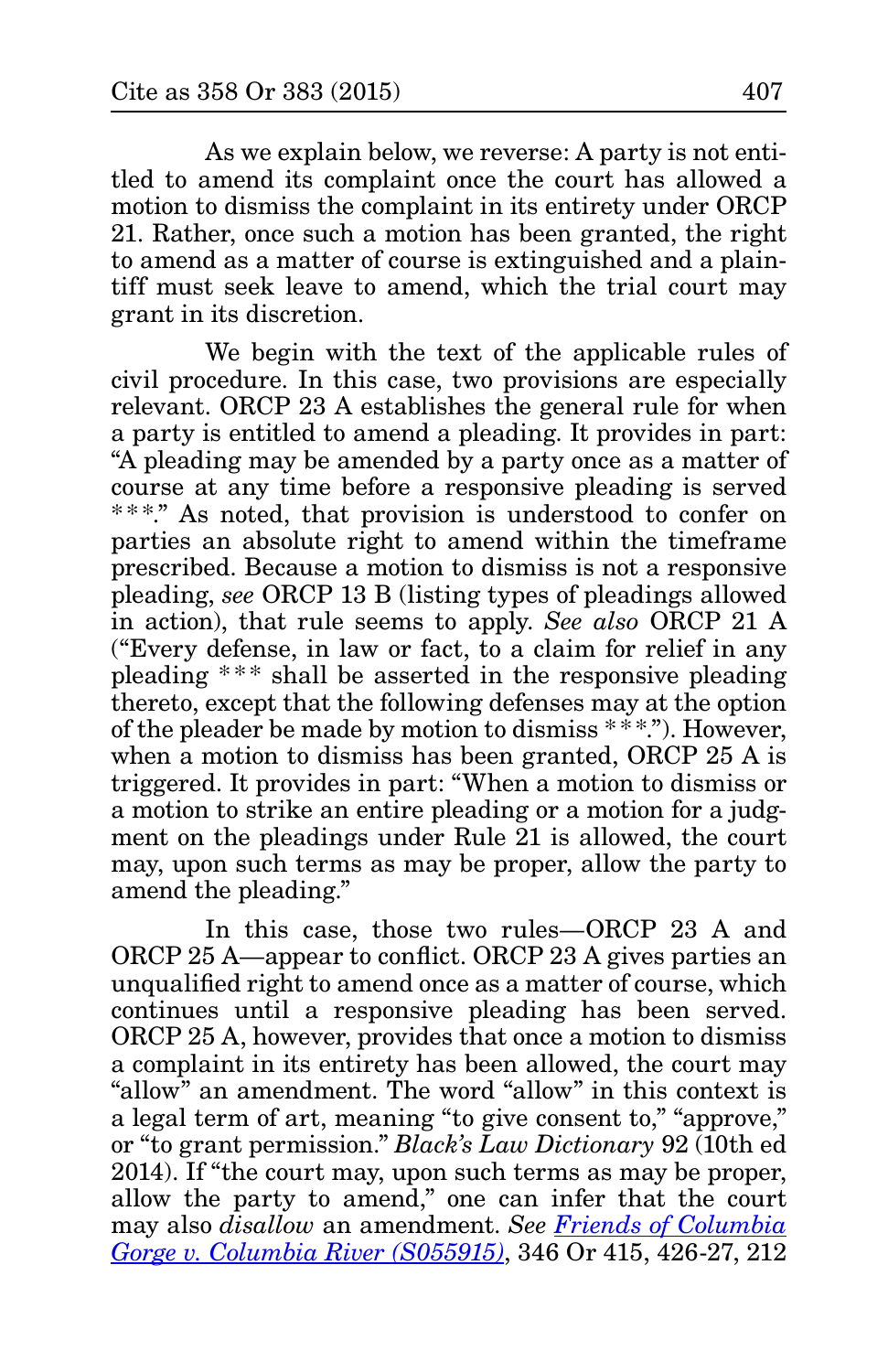P3d 1243 (2009) (stating rule that unless context is ambiguous, we interpret the word "may" according to its ordinary usage, as conveying discretionary authority). Thus, although the text does not say so expressly, ORCP 25 A suggests contrary to the rule in ORCP 23  $\AA$ —that a plaintiff may no longer amend as a matter of right once a court has granted a motion to dismiss its entire complaint.

As a basic rule of statutory construction, we construe statutes to give effect, if possible, to all their provisions. *[Crystal Communications, Inc. v. Dept. of Rev.](http://www.publications.ojd.state.or.us/docs/S059271.pdf)*, 353 Or 300, 311, 297 P3d 1256 (2013). *See also* ORS 174.010 ("[W]here there are several provisions or particulars such construction is, if possible, to be adopted as will give effect to all."). Given the apparent inconsistency between ORCP 23 A and ORCP 25 A, we must determine whether they can be harmonized.

Analyzing the text, in context, we conclude that ORCP 23 A and ORCP 25 A were intended to operate as independent, alternative provisions. Although both rules relate to the same subject—the procedure by which parties may amend their pleadings—they apply in different circumstances. ORCP 23 A applies to the period between when a pleading—whether a complaint or answer—is served until a responsive pleading is served, or if none is permitted, 20 days has elapsed. *See* ORCP 23 A (describing timeframe when a party may amend its pleading "once as a matter of course"). In contrast, ORCP 25 A is triggered only when certain motions under ORCP 21 have been filed and granted. *See* ORCP 25 A (stating that rule applies "when a motion to dismiss or a motion to strike an entire pleading or a motion for a judgment on the pleadings under ORCP 21 is allowed"). Under those circumstances, a responsive pleading from the moving party is no longer required because the court has determined that all of the claims fail as a matter of law. As a result, the rule set out in ORCP 23 A that a party may amend once as a matter of course before a responsive pleading is served is inapplicable. We therefore conclude that ORCP 25 A, providing that a *court* "may" allow a party to amend when certain motions, including a motion to dismiss, are granted, operates as an exception to the more general rule in ORCP 23 A that a *party* may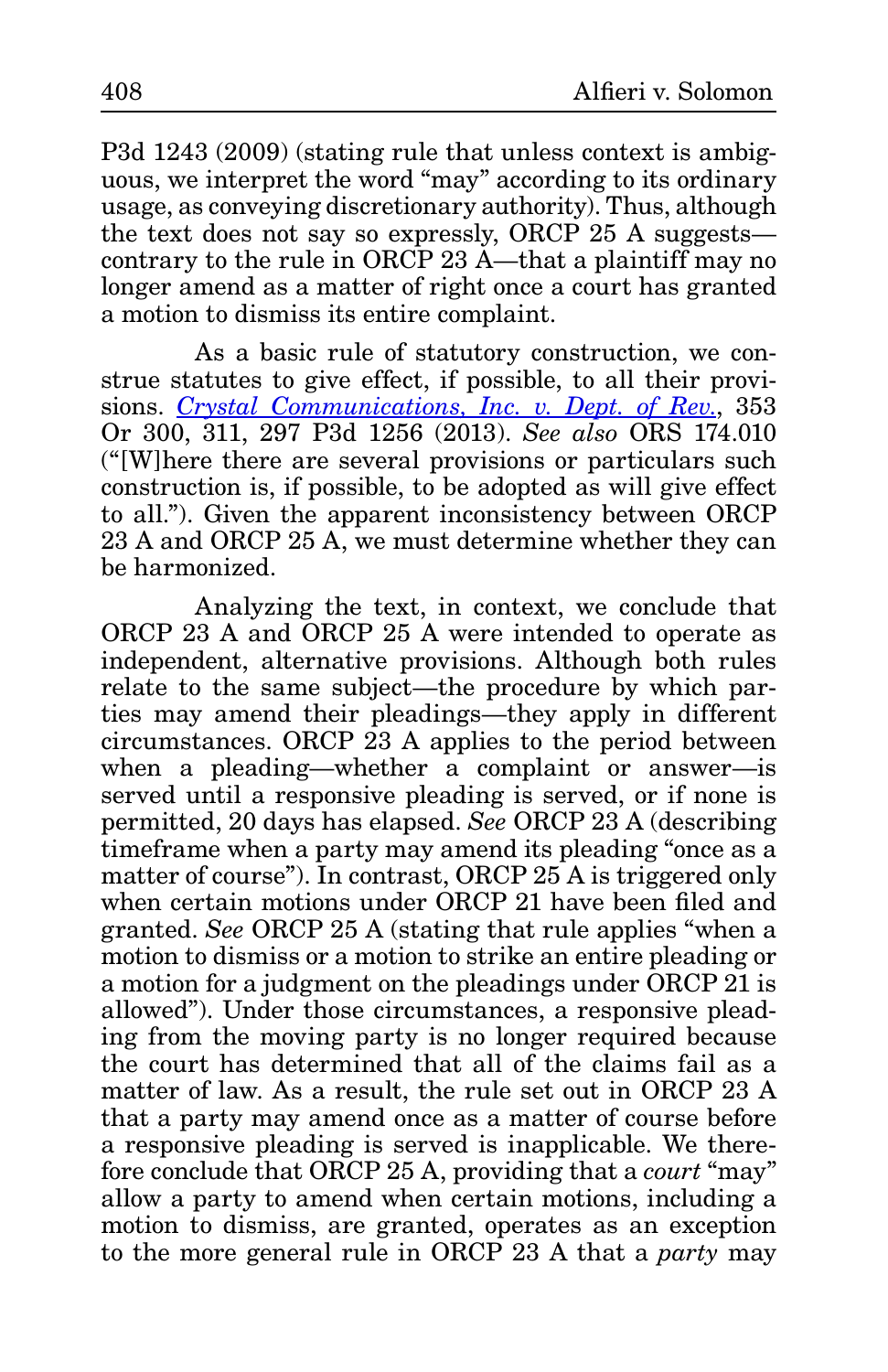amend as a matter of course before a responsive pleading has been served.

That conclusion is supported by the text of ORCP 25 B, a related provision that sets out the rules for when a party that amends after a motion waives certain defenses or objections. ORCP 25 B specifically describes the avenues by which a party may amend its complaint:

"If a pleading is amended, *whether pursuant to sections A or B of Rule 23 or section A of this rule or pursuant to other rule or statute*, a party who has filed and received a court's ruling on any motion directed to the preceding pleading does not waive any defenses or objections asserted in such motion by failing to reassert them against the amended pleading."

(Emphasis added.) As the text of ORCP 25 B illustrates, a party can amend its pleadings in a variety of ways, including: as a matter of course before a responsive pleading is served; with leave of the court after a responsive pleading has been served; by express or implied consent when additional issues are raised; and with leave of the court after certain motions under ORCP 21 have been granted. Although more than one avenue to amendment might occur over the life of a case, each operates independently of the others when it is invoked by a party seeking to amend.

That ORCP 23 A and ORCP 25 A were not intended to apply simultaneously, but to operate as alternative rules for the amendment of pleadings under different circumstances, is also supported by the text of ORCP 21 A, which governs how motions may be made and the court's authority to respond. It provides in part: "If a court grants a motion to dismiss, the court may enter judgment in favor of the moving party *or grant leave to file an amended complaint*." (Emphasis added.) With the inclusion of those words, the drafters sought to make clear the court's discretionary power to determine whether, after granting a motion to dismiss, to allow the plaintiff to replead, or whether to instead enter a judgment.13 *See* Council on Court Procedures, (1982

<sup>13</sup> Initially, the wording of that provision differed slightly. *See* ORCP 21 A (1982) ("When a motion to dismiss has been granted, judgment shall be entered in favor of the moving party unless the court has given leave to file an amended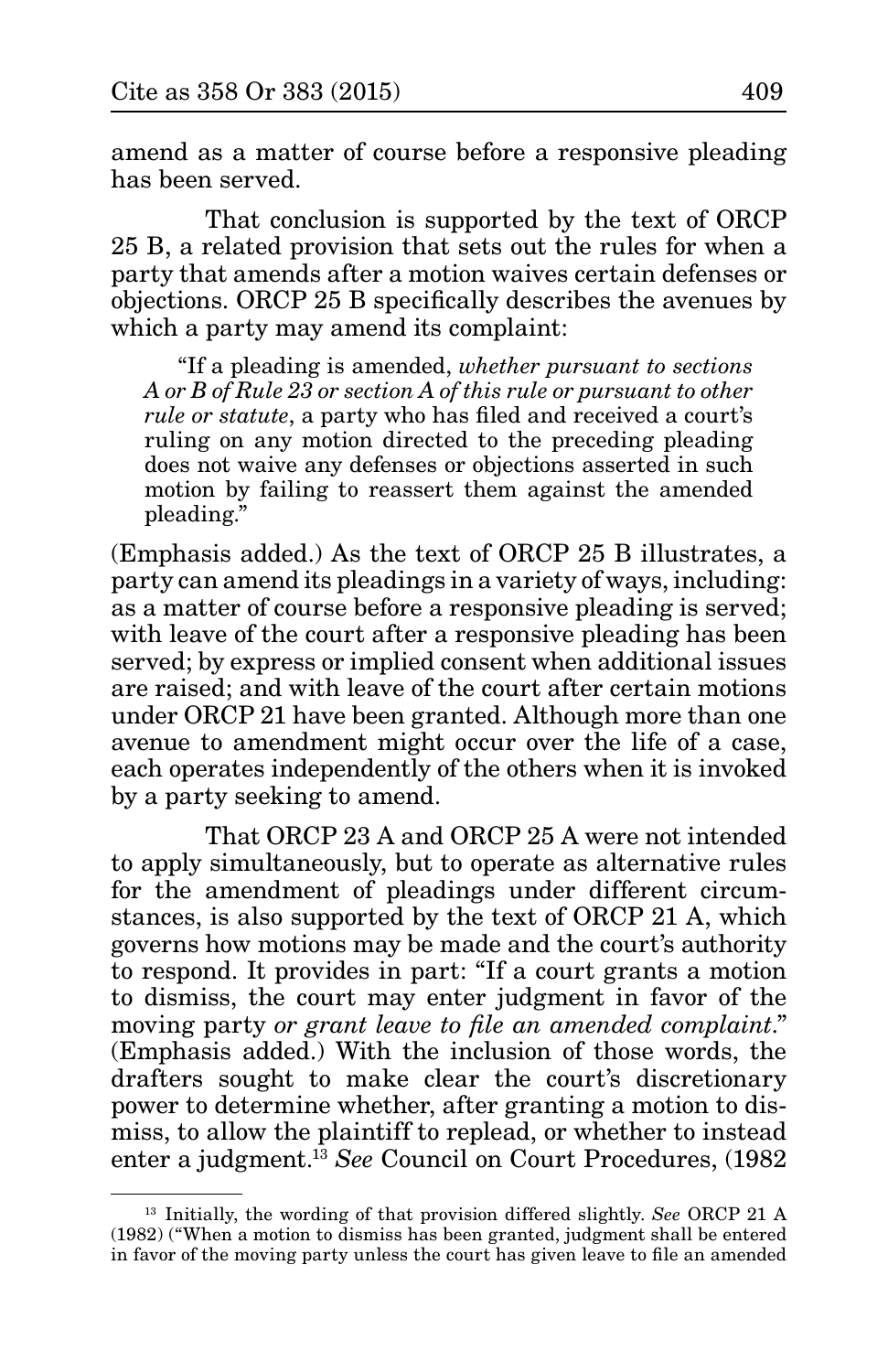promulgation), Rule 21, comment ("To cure any ambiguity in the ability of the court to allow leave to amend after a motion to dismiss has been granted, Rule 21 A will be amended to specifically refer to leave to amend under ORCP 25. The amendment would also make it clear that judgment may be entered if leave to amend is not granted.").14

The history of ORCP 25 A confirms that it was intended to act as an exception to the general rule under ORCP 23 A that a party may amend as a matter of course before a responsive pleading is served. Although the first part of ORCP 23 A was taken almost verbatim from the text of FRCP 15(a) as it existed when the Oregon Rules of Civil Procedure were first promulgated,15 *see* Council on Court Procedures, Proposed Rules of Civil Procedure, Rule 23 (comment), in *Legislative History Relating to Promulgation of Oregon Rules of Civil Procedure*, *Vol. 6*, 64 (1979) (discussing history of rule), the words in ORCP 25 A were drawn from an existing Oregon statute for which no analogous federal rule existed. *See id.* (describing statutory source of that part of rule).16 The provision from which ORCP 25 A was drawn, *former* ORS 16.380, provided that if a demurrer<sup>17</sup>

<sup>14</sup> *Available at http://counciloncourtprocedures.org/Content/Legislative* [History\\_of\\_Rules/ORCP\\_21\\_promulgations\\_all\\_years.pdf](http://counciloncourtprocedures.org/Content/Legislative_History_of_Rules/ORCP_21_promulgations_all_years.pdf) (accessed Dec 2, 2015).

 $15$  In 1978, FRCP 15(a) read as follows: "A party may amend his pleading once as a matter of course at any time before a responsive pleading is served or, if the pleading is one to which no responsive pleading is permitted and the action has not been placed upon the trial calendar, he may so amend at any time within 20 days after it is served." FRCP 15(a) (1977). FRCP 15(a) has since been amended and that language altered.

<sup>16</sup> Originally, the text of ORCP Rule 25 A was set out in ORCP 23 D. Fredric Merrill, *Oregon Rules of Civil Procedure: 1984 Handbook* 55 (1984). In both its original form as ORCP 23 D and as it exists today in ORCP 25 A, the relevant text (the first sentence of the rule) remains the same. *Compare* Council on Court Procedures, Proposed Rules of Civil Procedure, Rule 23, in *Legislative History Relating to Promulgation of Oregon Rules of Civil Procedure*, *Vol. 6*, 63 (1979) (original text of ORCP 23 D) *with* ORCP 25 A.

<sup>17</sup> Before the promulgation of the Oregon Rules of Civil Procedure, parties would file a "demurrer" rather than a motion to dismiss for failure to state a claim. *See* Council on Court Procedures, Commentary to Oregon Rules of Civil

pleading under Rule 25."). When the Council on Court Procedures changed ORCP 21 A to its present form, it intended to clarify, not modify, the options available to the court upon the grant of a motion to dismiss. *See* Council on Court Procedures, (2000 promulgation), Rule 21, comment (describing effect of changes), *available at* [http://counciloncourtprocedures.org/Content/Legislative\\_History\\_of\\_Rules/](http://counciloncourtprocedures.org/Content/Legislative_History_of_Rules/ORCP_21_promulgations_all_years.pdf) [ORCP\\_21\\_promulgations\\_all\\_years.pdf](http://counciloncourtprocedures.org/Content/Legislative_History_of_Rules/ORCP_21_promulgations_all_years.pdf) (accessed Dec 2, 2015).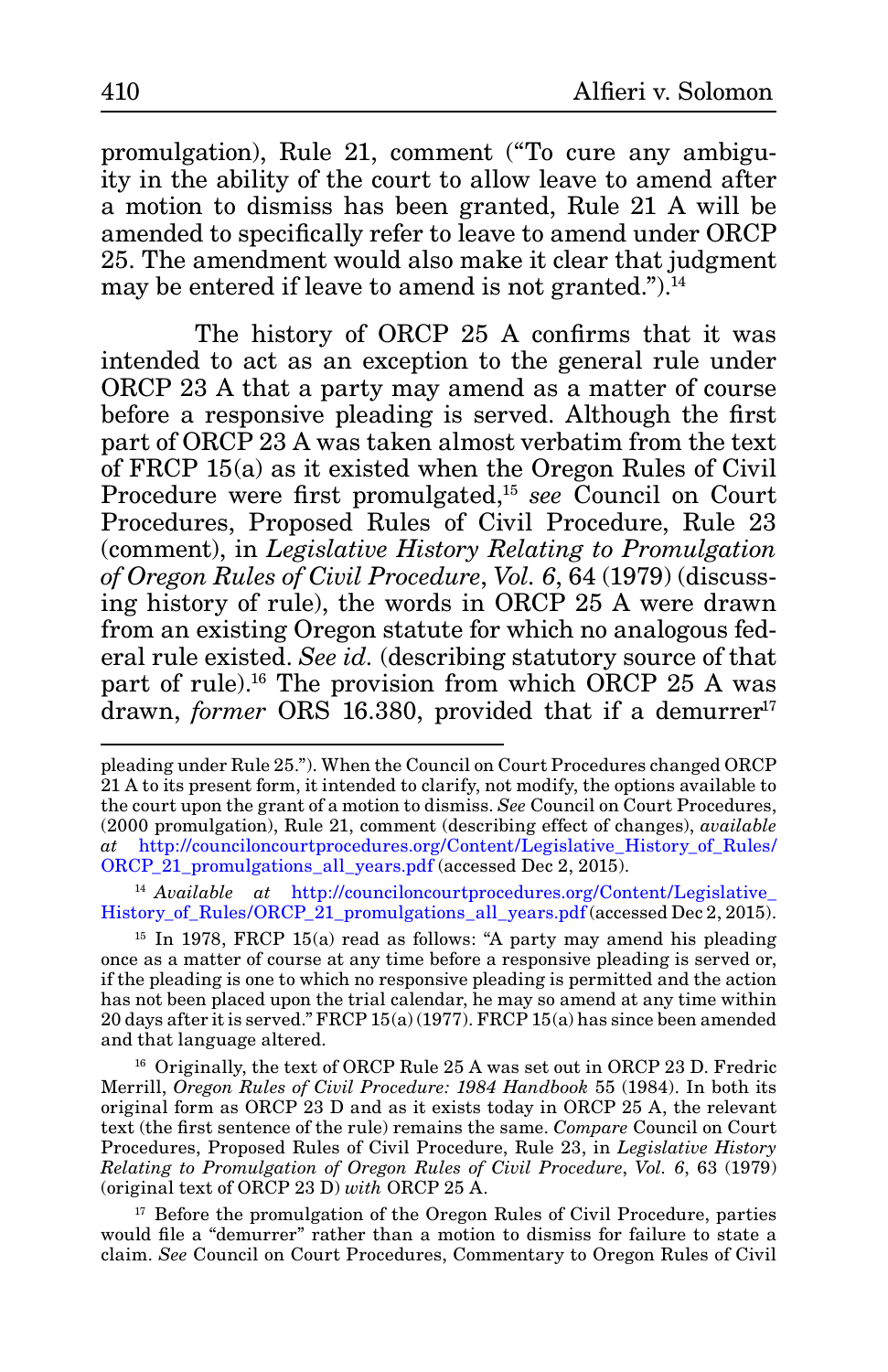was sustained, "the court may in its discretion allow the party to amend the pleading demurred to, upon such terms as may be proper." *Former* ORS 16.380 (1977), *repealed by*  Or Laws 1979, ch 284, § 199.18 Accordingly, once the court had determined that a complaint failed to state a claim for relief, it had discretion as to whether to allow the plaintiff to amend. *See Speciale v. Tektronix*, 38 Or App 441, 445, 590 P2d 734 (1979) (noting that under *former* ORS 16.380, once demurrer had been granted, "an application for leave to plead over [was] addressed to the discretion of the trial court"). Thus, while federal courts had interpreted FRCP 15(a) as granting plaintiffs an unqualified right to amend as a matter of course before a responsive pleading was served, even if a motion to dismiss had been granted, *see* Wright and Miller, *Federal Practice and Procedure Vol. 6* § 1483 (1971) (describing majority rule), the drafters of the Oregon Rules of Civil Procedure declined to adopt such a rule in Oregon. Rather, by adopting the one set out in ORCP 25 A, they chose to preserve the court's discretion to allow, or disallow, the amendment of a dismissed pleading. That intent is reflected in the original commentary to that rule, which states: "If a motion to strike an entire pleading or to dismiss is allowed, the court retains discretion to allow *or not allow* an amended pleading." Council on Court Procedures, Commentary to Oregon Rules of Civil Procedure Pleading, 14-15, in *Legislative History Relating to Promulgation of Oregon Rules of Civil Procedure*, *Vol. 3* (1979) (emphasis added).19

Procedure Pleading, 9-10, in *Legislative History Relating to Promulgation of the Oregon Rules of Civil Procedure*, *Vol. 3* (1979) (describing change in terminology). As a practical matter, a demurrer is equivalent to a motion to dismiss today. *See Black's Law Dictionary* at 526 (describing demurrer as "a pleading stating that although the facts alleged in a complaint may be true, they are insufficient for the plaintiff to state a claim for relief and for the defendant to frame an answer").

<sup>&</sup>lt;sup>18</sup> *Former* ORS 16.380 provides in full: "After a decision upon a demurrer, if it is overruled, and it appears that the demurrer was interposed in good faith, the court may in its discretion allow the party to plead over upon such terms as may be proper. If the demurrer is sustained, the court may in its discretion allow the party to amend the pleading demurred to, upon such terms as may be proper."

<sup>&</sup>lt;sup>19</sup> Before the Oregon Rules of Civil Procedure were finalized, they were organized according to a lettered scheme. Originally, the rule set out today in ORCP 25 A was draft Rule L(4). The relevant portion of that rule remained the same in all subsequent drafts of the rule.